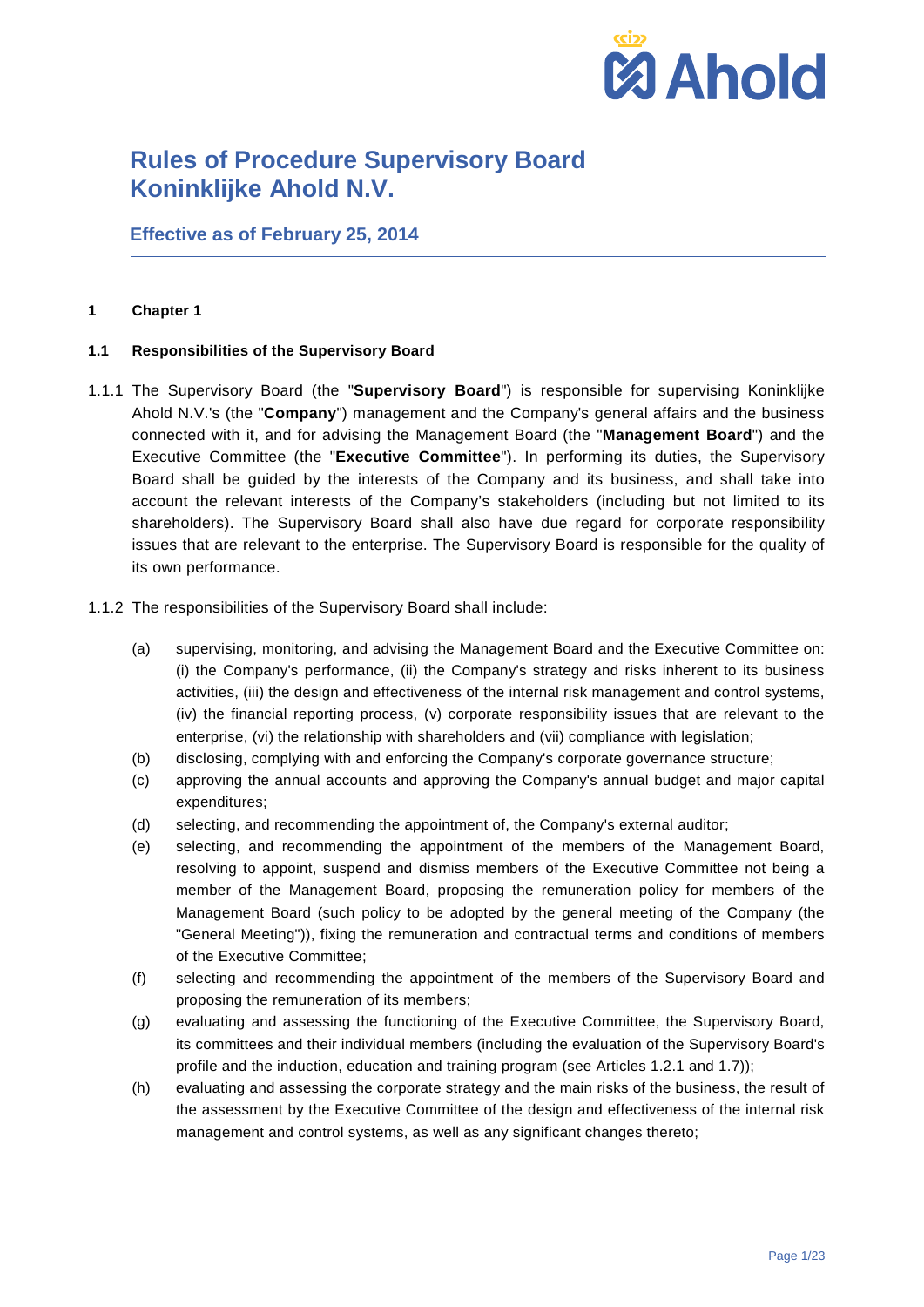

- (i) handling, and deciding on, reported potential conflicts of interests within the meaning of Article [1.9](#page-6-0) between the Company on the one side and members of the Executive Committee, the external auditor and the major shareholder(s) on the other side and;
- (j) handling, and deciding on, reported alleged irregularities that relate to the functioning of the Executive Committee within the meaning of Article [1.10.](#page-7-0)
- 1.1.3 The Supervisory Board shall prepare and publish a report on its functioning and activities and of the committees during the preceding financial year.

### **1.2 Composition, expertise and independence of the Supervisory Board**

- <span id="page-1-0"></span>1.2.1 The Supervisory Board consists of such number of members as fixed in accordance with Article 21 of the articles of association of the Company (the "**Articles of Association**").
- 1.2.2 The Supervisory Board shall prepare a profile of its scope and composition taking into account the nature of the business, its activities, and the desired expertise, experience and independence of its members. The profile shall deal with the aspects of diversity in the composition of the Supervisory Board that are relevant to the Company and shall state what specific objective is pursued by the Supervisory Board in relation to diversity. In so far as the existing situation differs from the intended situation, the Supervisory Board shall account for this in the report of the Supervisory Board and shall indicate how and within what period it expects to achieve this aim. The Supervisory Board shall evaluate the profile annually. The present profile of the Supervisory Board is attached as **[Schedule 1](#page-21-0)** and is published on the Company's website.
- <span id="page-1-1"></span>1.2.3 The composition of the Supervisory Board shall be such that the combined experience, expertise and independence of its members meet the profile attached as **[Schedule 1](#page-21-0)** and enables the Supervisory Board to best carry out the variety of its responsibilities and duties to the Company and all others involved in the Company (including its shareholders), consistent with applicable law and regulations.
- <span id="page-1-2"></span>1.2.4 In composing the Supervisory Board, the following requirements must be observed:
	- (a) all of its members must be capable of assessing the broad outline of the overall policy of the Company and its business;
	- (b) each of its members must match the applicable profile attached as **[Schedule 1](#page-21-0)** and, by way of their respective participation in the Supervisory Board (upon (re)appointment and thereafter), the Supervisory Board as a whole must be composed in accordance with Article [1.2.3;](#page-1-1)
	- (c) at least one of the members of the Supervisory Board must have relevant expertise in financial administration and accounting for listed companies or other large companies;
	- (d) all of its members, with the exception of no more than one person, must be independent within the meaning of the Dutch Corporate Governance Code (the "**Code**");
	- (e) none of its members may be appointed after his/her third 4-year term, or his/her twelfth year in office;
	- (f) the main duties and/or the number and nature of other Supervisory Board memberships held by a member of the Supervisory Board should be such that they do not interfere with a proper exercise of the duties as a member of the Supervisory Board. A member of the Supervisory Board shall promptly notify the Company of any changes in his or her duties and other Supervisory Board memberships;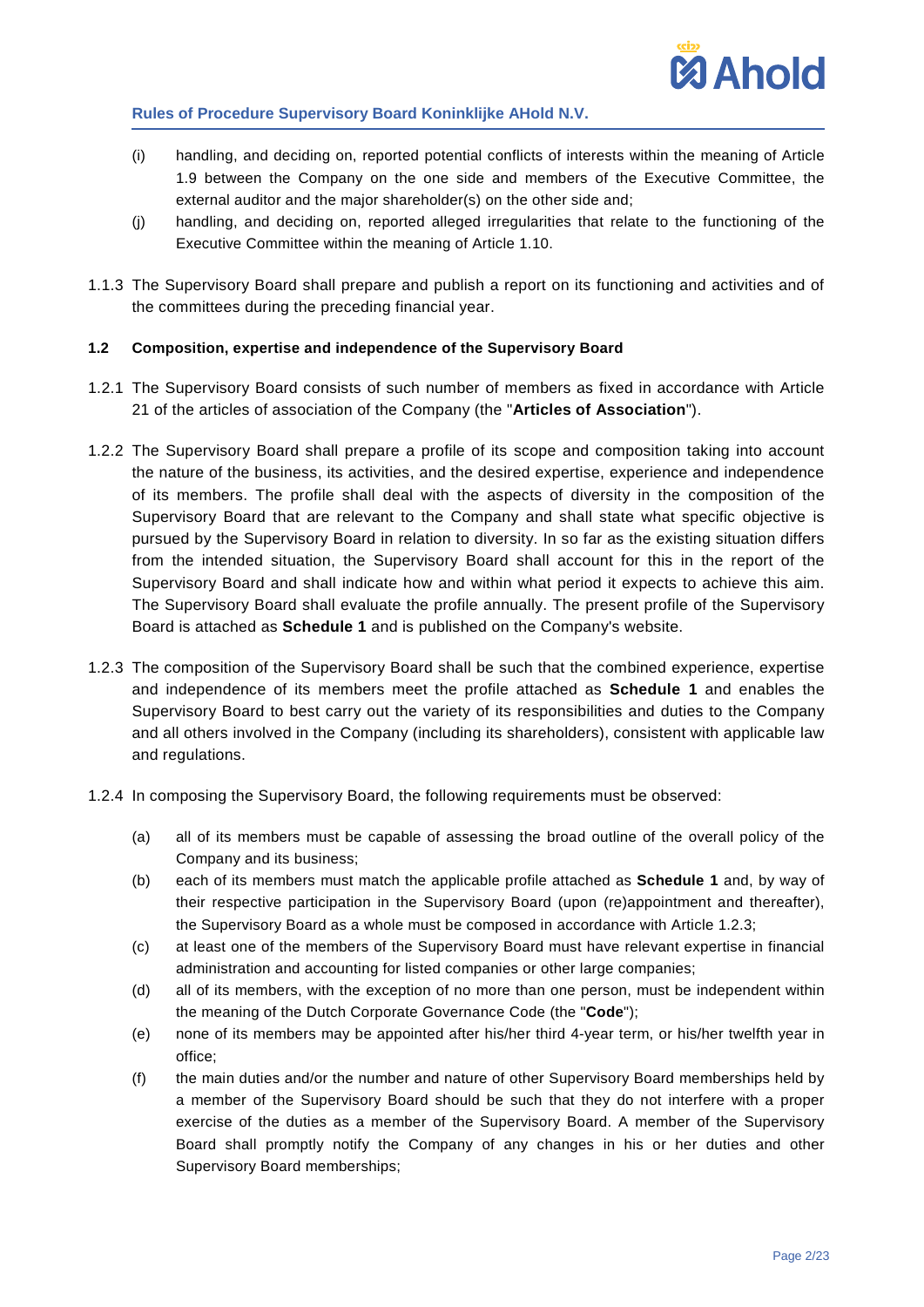

- (g) the number of Supervisory Boards of Dutch listed or non-listed companies of which a member of the Supervisory Board may be a member shall be limited to a maximum of five, for which purpose the chairmanship of a Supervisory Board of a Dutch listed company counts double, and shall be in accordance with the provisions of Article 2:142a of the Dutch Civil Code;
- (h) no member of the Supervisory Board may be a member of the Management Board of the administrative trust that holds and administers the shares in the Company's capital by way of fiducia cum amico (*ten titel van beheer*);
- (i) the Chairman of the Supervisory Board may not be a former member of the Management Board and/or Executive Committee.
- 1.2.5 The Supervisory Board may appoint in accordance with the Articles of Association one or more members as "delegated" Supervisory Board members. Delegated Supervisory Board members are Supervisory Board members with a special task. The delegated authority may not exceed the duties of the Supervisory Board member him/herself and does therefore not include managing the Company; it entails more intensive supervision and advice and more frequent consultation with the Executive Committee. The delegation shall be of a temporary nature only. The delegation may not detract from the function and power of the Supervisory Board. Delegated Supervisory Board members remain members of the Supervisory Board.
- 1.2.6 Each member of the Supervisory Board shall provide such information to the Company as is necessary to enable the Company to comply with applicable laws and regulations (including the rules of any stock exchanges on which the Company may be listed).

# **1.3 Chairman, Vice-Chairman and Company Secretary**

- 1.3.1 The Supervisory Board shall appoint one of its members as Chairman and one of its members as a Vice-Chairman. The Chairman so appointed shall have the title of "Chairman of the Supervisory Board" (*President-Commissaris*).
- 1.3.2 The Chairman shall ensure the proper functioning of the Supervisory Board and its committees, and shall act on behalf of the Supervisory Board as the main contact for the Executive Committee members and the Supervisory Board members. In his capacity of Chairman, he shall ensure the orderly and efficient conduct of the General Meeting.
- 1.3.3 The Chairman:
	- (a) determines the agenda of the meetings of the Supervisory Board;
	- (b) chairs the meetings of the Supervisory Board;
	- (c) ensures the appointment of a Vice-Chairman;
	- (d) monitors and procures the proper functioning and adequate performance of the Supervisory Board and its committees;
	- (e) arranges for the adequate and timely submission of information to the members of the Supervisory Board as necessary to perform their duties;
	- (f) co-ordinates the Supervisory Board's decision making process and ensures that there is sufficient time for consultation, consideration and decision taking;
	- (g) arranges for the induction and training program for members of the Supervisory Board;
	- (h) acts on behalf of the Supervisory Board as main contact for the Executive Committee and works council and ensures that contact with the Executive Committee and works council is proper and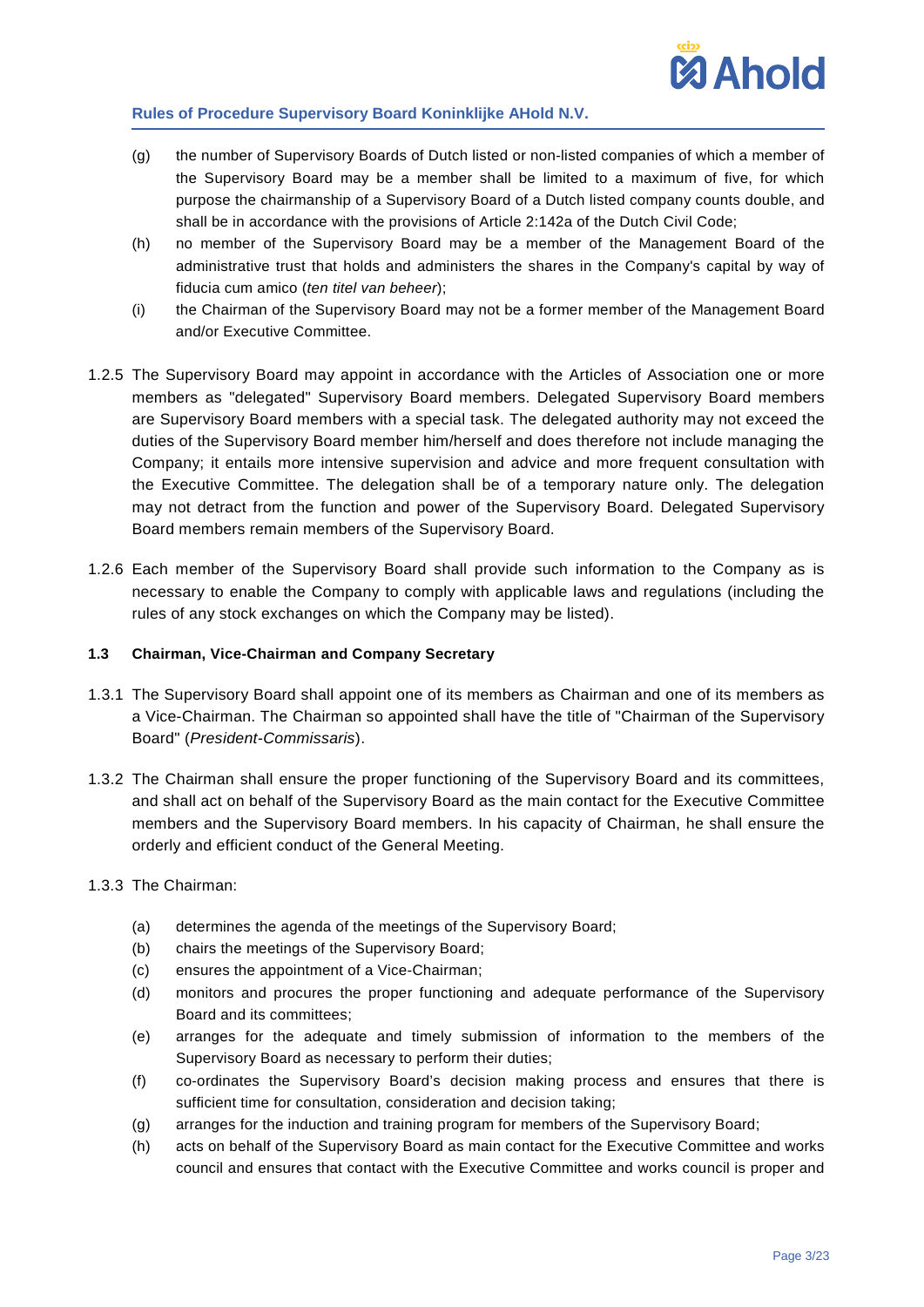

productive and that the results thereof are timely and prudently communicated to the other members of the Supervisory Board;

- (i) initiates and ensures the annual evaluation of the functioning of the Supervisory Board and its members and of the Executive Committee and its members;
- (j) receives, and decides on, reported potential conflicts of interests within the meaning of Article [1.9;](#page-6-0)
- (k) receives, and decided on, reported alleged irregularities relating to the functioning of the members of the Executive Committee within the meaning of Article [1.9;](#page-6-0) and
- (l) as Chairman ensures the orderly and efficient conduct of the General Meeting.
- 1.3.4 The Vice-Chairman of the Supervisory Board shall deputize for the Chairman when the occasion arises, and assumes the powers and duties of, the Chairman in the latter's absence. The Vice-Chairman shall act as contact for individual Supervisory Board members and Executive Committee members concerning the functioning of the Chairman of the Supervisory Board.
- 1.3.5 The Supervisory Board shall be assisted by a company secretary (the "**Company Secretary**") to be appointed and dismissed by the Management Board.
- 1.3.6 The Company Secretary shall be primarily responsible for:
	- (a) compliance of the Supervisory Board's functioning with Dutch law, the Articles of Association and the rules and regulations issued pursuant thereto (including the Code and these Rules of Procedure);
	- (b) assisting the Chairman of the Supervisory Board in the logistics of the Supervisory Board (information, agenda, evaluation, etc.);
	- (c) the induction, education and training program.

# **1.4 (Re)appointment, term and resignation**

- 1.4.1 The members of the Supervisory Board shall be appointed in the manner as provided in the Articles of Association on the recommendation or nomination of the Supervisory Board. The recommendation or nomination for appointment shall state the reasons for it. On re-appointment, the manner in which the candidate fulfilled his/her duties as member of the Supervisory Board shall be taken into account. Members of the Supervisory Board shall hold office for a maximum period of four years and shall thereafter be eligible for re-appointment, provided that no member shall hold office for more than three 4-year terms or twelve years, as the case may be.
- 1.4.2 The Supervisory Board shall prepare a resignation rota to prevent, to the greatest extent possible, re-appointments occurring simultaneously. The present resignation rota of the Supervisory Board is attached as **Schedule 2** and is published on the Company's website. Subject to Article [1.4.3,](#page-3-0) members of the Supervisory Board shall resign in accordance with the resignation rota.
- <span id="page-3-0"></span>1.4.3 Members of the Supervisory Board shall resign early in the event of inadequate performance, structural incompatibility of interests, and other instances where resignation is deemed necessary at the discretion of the Supervisory Board.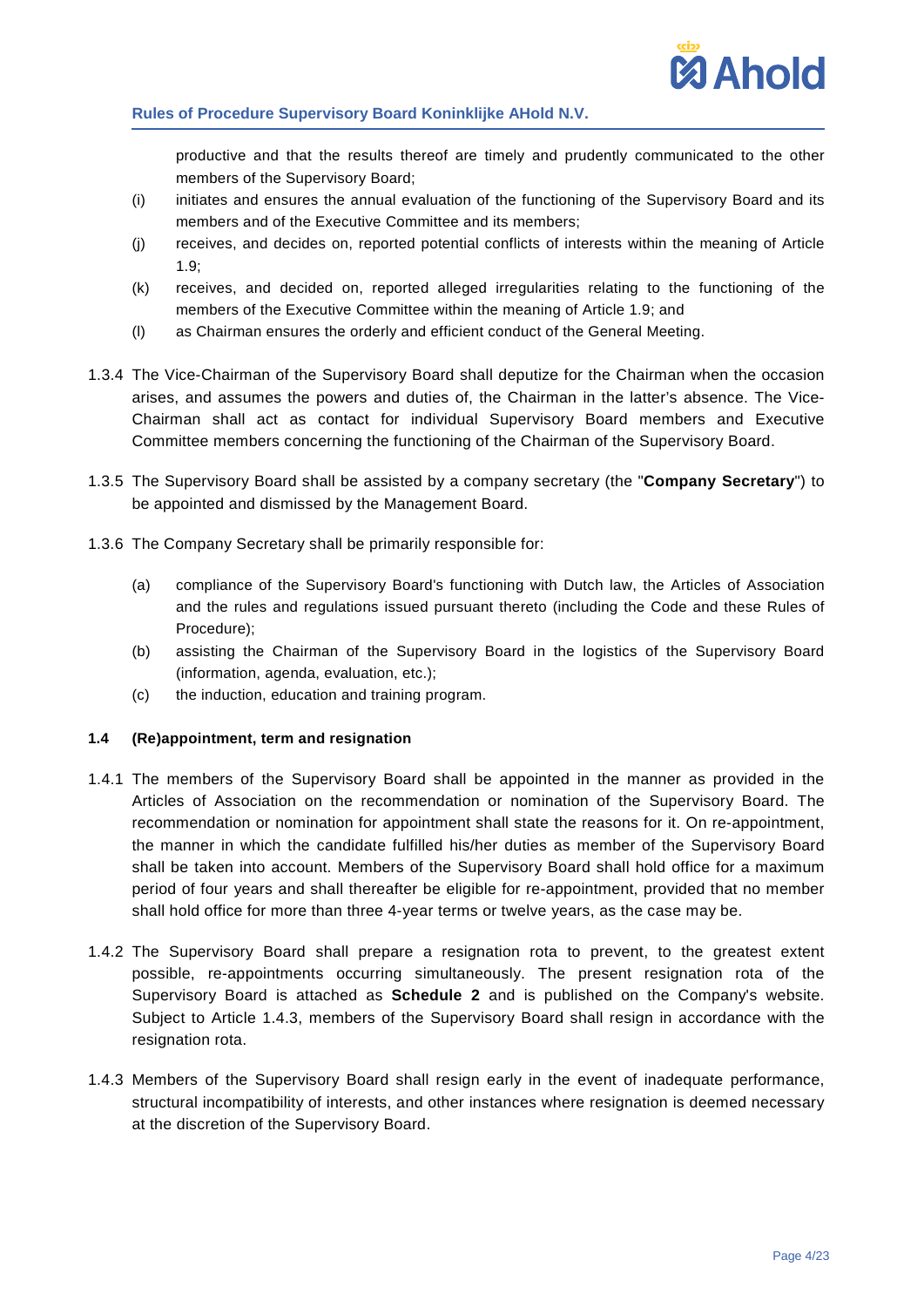1.4.4 Members of the Supervisory Board who take on the management of the Company temporarily, where the Management Board and/or Executive Committee members are absent or unable to discharge their duties, shall (temporarily) resign from the Supervisory Board in order to do so.

# **1.5 Supervisory board committees**

- <span id="page-4-1"></span>1.5.1 The Supervisory Board shall have at least three standing committees, i.e., the Audit Committee, the Remuneration Committee and the Selection and Appointment Committee, to be appointed by the Supervisory Board from its own members. The Supervisory Board as a whole remains responsible for its decisions even if they were prepared by one of the board's committees.
- 1.5.2 The Supervisory Board shall prepare charters of each of the respective committees. The present charters of the respective committees are included in these Rules of Procedure as Chapters [2,](#page-10-0) [3](#page-16-0) and [4.](#page-18-0)
- 1.5.3 The composition of the committees, the number of committee meetings and the main items discussed therein shall be recorded in the Supervisory Board's report. The charters and the composition of the committees shall be placed on the Company's website.
- 1.5.4 Should one or more committees as referred to in Article [1.5.1](#page-4-1) not be instituted, their respective charter shall apply mutatis mutandis to the Supervisory Board.
- 1.5.5 The Supervisory Board shall receive from each committee a report of its deliberations and findings, as soon as practically possible after each meeting of such committee.

### **1.6 Remuneration**

- 1.6.1 The remuneration of the members of the Supervisory Board shall be determined by the General Meeting upon a proposal by the Supervisory Board in respect of the remuneration to be paid to the Chairman and other members of the Supervisory Board.
- 1.6.2 Members of the Supervisory Board shall be reimbursed for all reasonable costs incurred in connection with their attendance of meetings. Any other expenses shall only be reimbursed, either in whole or in part, if incurred with the prior consent of the Chairman; the Chairman will inform the Supervisory Board on an annual basis on the policy of reimbursement of expenses.
- 1.6.3 The remuneration determined by the General Meeting shall be agreed in writing between the Company and each individual member of the Supervisory Board. If the members of the Supervisory Board are required to charge VAT on their fees, the Company shall pay the amount of VAT. The annual report shall contain full and detailed information on the amount and structure of the remuneration of Supervisory Board members.

### <span id="page-4-0"></span>**1.7 Induction program and ongoing training and education**

- 1.7.1 Once appointed, each member of the Supervisory Board shall follow an induction program, prepared and sponsored by the Company.
- 1.7.2 The Supervisory Board shall evaluate the induction program from time to time to identify any other specific aspects in respect of which further training and education is required, such evaluation shall be sponsored by the Company.

**MAhold**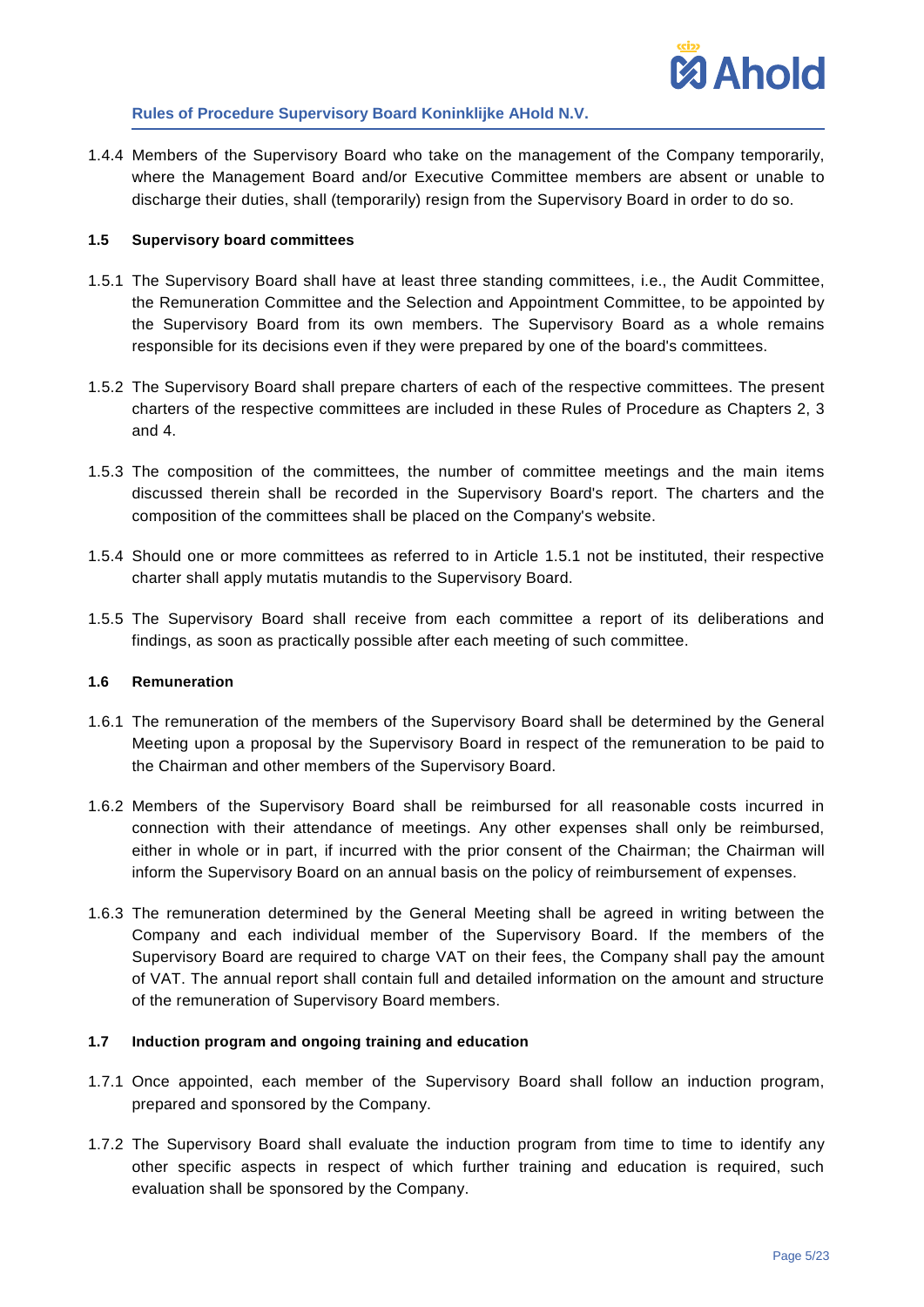

#### **1.8 Supervisory board meetings (agenda, teleconferencing, attendance, minutes) and resolutions**

- 1.8.1 The Supervisory Board shall hold at least six meetings per year and whenever one or more of its members have requested a meeting. The meetings shall generally be held at the offices of the Company, but may also take place elsewhere. In addition, meetings may be held by telephone or videoconference provided that all participants can hear each other simultaneously.
- <span id="page-5-2"></span><span id="page-5-0"></span>1.8.2 Unless the Supervisory Board decides otherwise, meetings of the Supervisory Board shall be attended by one or more members of the Executive Committee, save for meetings concerning:
	- (a) the evaluation of the functioning of the Executive Committee and its individual members, and the conclusions to be drawn from that evaluation;
	- (b) the evaluation of the functioning of the Supervisory Board and its individual members, and the conclusions to be drawn from that evaluation;
	- (c) the desired profile, scope and composition of the Supervisory Board;
	- (d) potential conflicts of interests of members of the Executive Committee within the meaning of Article [1.9.](#page-6-0)

<span id="page-5-1"></span>Save for meetings concerning the items referred to under [\(a\)](#page-5-0) through [\(d\)](#page-5-1) above, the chairman of the Executive Committee shall determine, in consultation with and subject to the approval of the Chairman, which other members of the Executive Committee will attend a specific Supervisory Board meeting.

The external auditor of the Company shall be requested to attend each Supervisory Board meeting at which the examination, adoption and, if applicable, approval of the annual accounts are discussed.

- 1.8.3 Meetings shall be convened by the Company Secretary on behalf of the member(s) requesting the meeting. Where this is practically possible, notices convening a meeting and the agenda of items to be considered and discussed therein shall be dispatched before the meeting and sent to each member of the Supervisory Board and the chairman of the Executive Committee.
- 1.8.4 Minutes of the meeting shall be prepared by the secretary of the meeting. They shall generally be adopted in the next meeting. A certificate signed by the chairman and the secretary of the meeting confirming that the Supervisory Board had adopted a particular resolution, shall constitute evidence of such resolution vis-à-vis third parties. If all members of the Supervisory Board agree on the contents of the minutes, they may be adopted earlier. The minutes shall be signed for adoption by the chairman and shall be dispatched to all members of the Supervisory Board as soon as practically possible. The (Deputy) Company Secretary may issue and sign extracts of the adopted minutes.
- 1.8.5 The Supervisory Board can only validly adopt resolutions in a meeting at which at least one half of its members is present or represented, with the provision that members who have a conflict of interest as referred to in Article [1.9](#page-6-0) shall not be taken into account when calculating this quorum.
- 1.8.6 Resolutions of the Supervisory Board are adopted by an absolute majority of votes, with the provision that members who have a conflict of interest as referred to in Article [1.9](#page-6-0) shall not take part in the voting.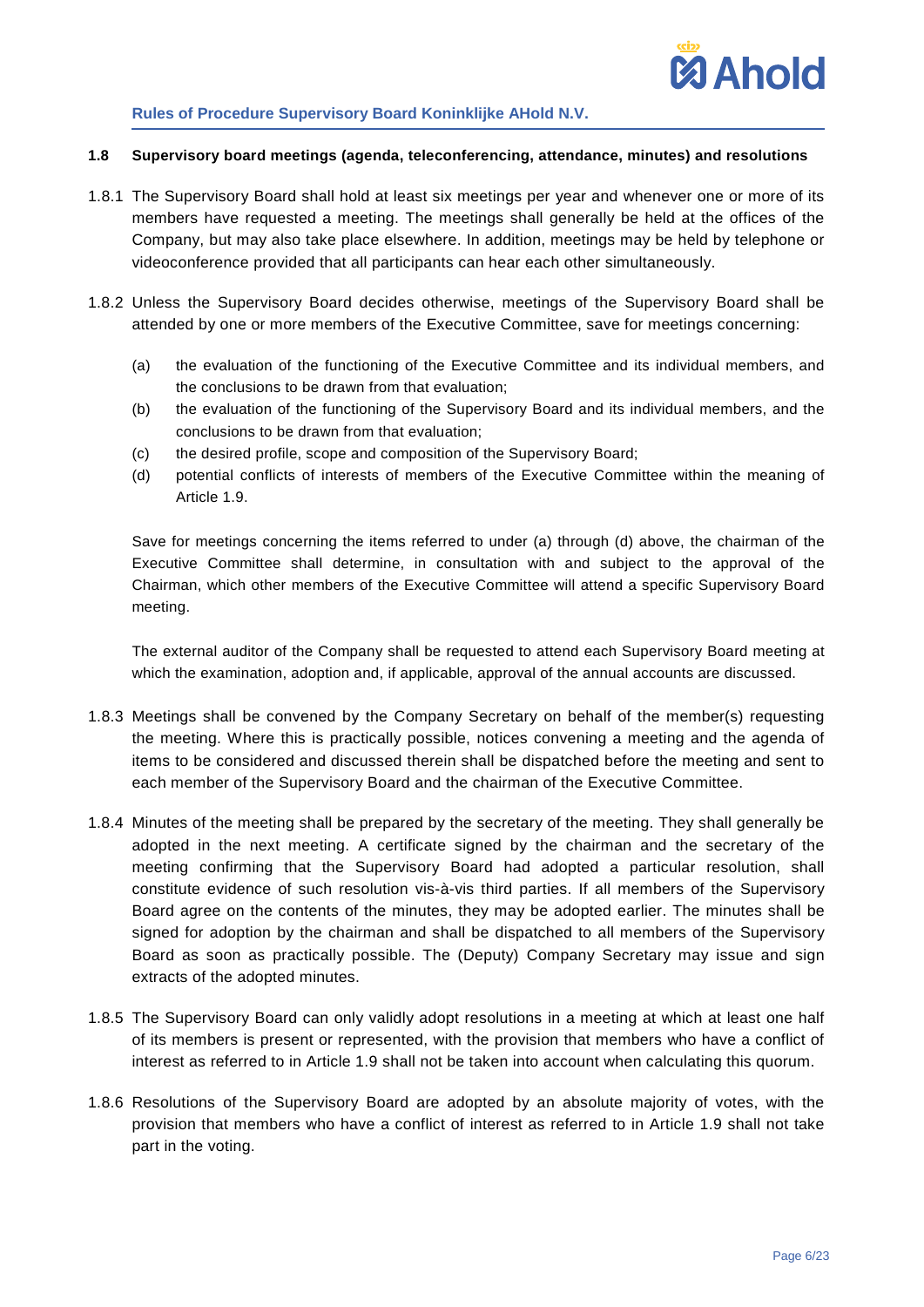

- 1.8.7 The Supervisory Board may also adopt resolutions outside a meeting, provided that all members of the Supervisory Board have had the opportunity to voice their opinion in respect of the proposal concerned and that no member has objected to this form of decision-taking, provided that members who have a conflict of interest as referred to in Article [1.9](#page-6-0) shall not participate in the voting. Subject to Article [1.9,](#page-6-0) the Supervisory Board can only adopt resolutions outside a meeting if at least three-fourths of the members have declared themselves in favor of the proposal. In case a member of the Supervisory Board has a conflict of interest as referred to in Article [1.9,](#page-6-0) the other members shall be informed thereof. The member of the Supervisory Board who has a conflict of interest as referred to in Article [1.9](#page-6-0) shall be informed about the resolutions adopted by the Supervisory Board. The Chairman shall prepare and sign a report of the resolution adopted in this manner, enclosing any written replies received. The adoption of resolutions outside a meeting must be reported at the next meeting.
- 1.8.8 The ongoing items to be considered and discussed at Supervisory Board meetings include:
	- (a) receiving reports from the committees;
	- (b) reviewing the financial results and the reporting thereof;
	- (c) reviewing the Company's budget;
	- (d) major capital expenditures in excess of the Company's budget;
	- (e) approving major decisions requiring Supervisory Board action;
	- (f) discussing and approving corporate strategy (and changes thereto) with the Executive Committee;
	- (g) the main risks of the business;
	- (h) long-term capital structures;
	- (i) new lines of business;
	- (j) major acquisitions and divestments; and
	- (k) the result of the evaluation by the Executive Committee of the design and effectiveness of the internal risk management and control systems, as well as any significant changes thereto.

### <span id="page-6-0"></span>**1.9 Conflict of interest**

- 1.9.1 Each Supervisory Board member (other than the Chairman of the Supervisory Board) shall immediately report any potential conflict concerning a Supervisory Board member to the Chairman of the Supervisory Board. The Supervisory Board member with such (potential) conflict of interest must provide the Chairman of the Supervisory Board with all information relevant to the conflict of interest, including information relating to his/her wife/husband, registered partner or other life companion, foster child and relatives by blood or marriage up to the second degree. The Chairman of the Supervisory Board will determine whether a reported (potential) conflict of interest qualifies as a conflict of interest to which Article [1.9.3](#page-7-1) applies.
- 1.9.2 In case the Chairman of the Supervisory Board has a potential conflict of interest he shall immediately report such potential conflict to the Vice-Chairman of the Supervisory Board. The Chairman of the Supervisory Board must provide the Vice-Chairman of the Supervisory Board with all information relevant to the conflict of interest, including information relating to his/her wife/husband, registered partner or other life companion, foster child and relatives by blood or marriage up to the second degree. The Vice-Chairman of the Supervisory Board will determine whether a reported (potential) conflict of interest qualifies as a conflict of interest to which Article [1.9.3](#page-7-1) applies.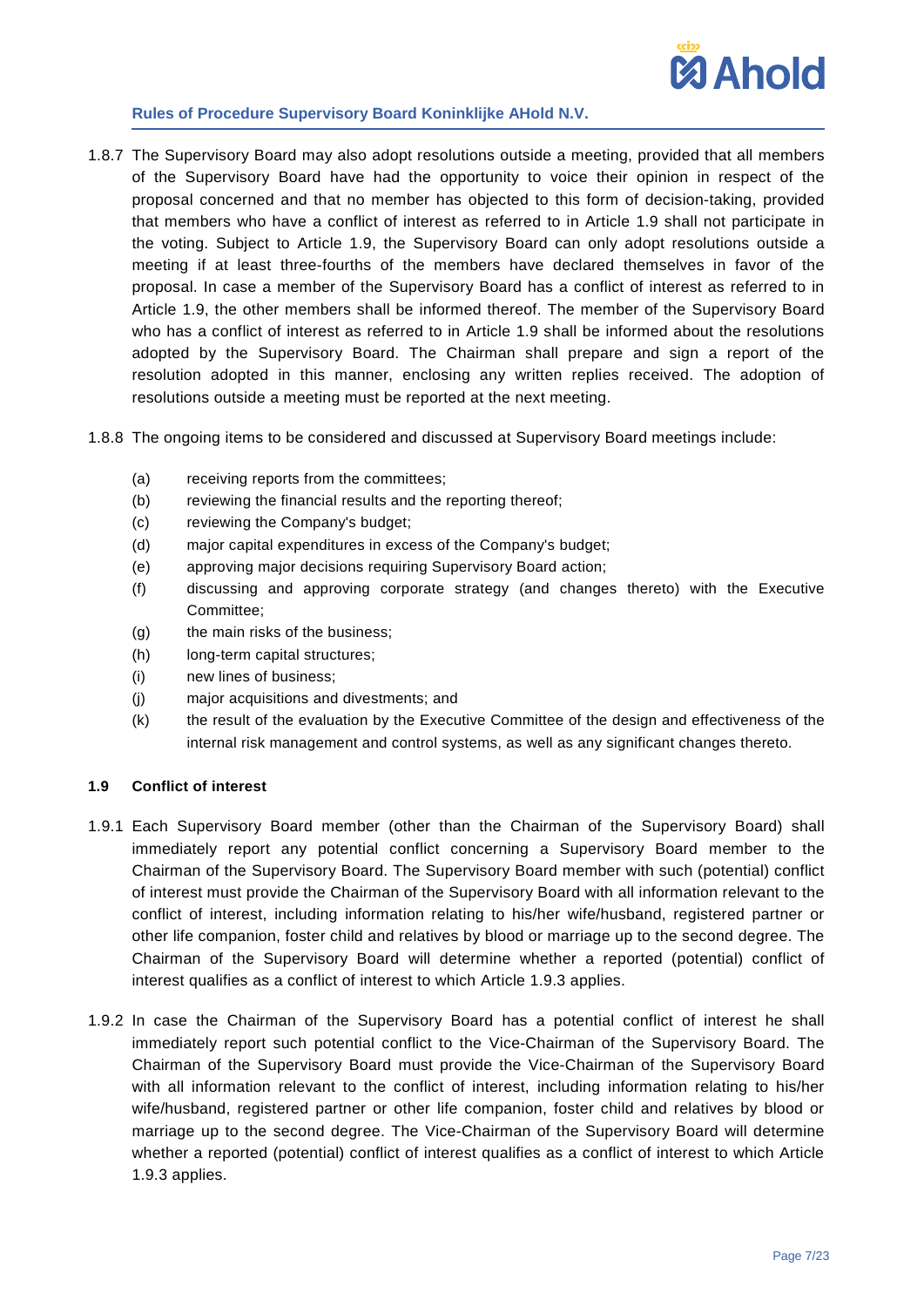

- <span id="page-7-1"></span>1.9.3 A member of the Supervisory Board shall not participate in the discussions and/or decision-taking process on a subject or transaction in relation to which he/she has a conflict of interest (*tegenstrijdig belang*) with the Company within the meaning of Article 2:140, paragraph 5 of the Dutch Civil Code ("**conflict of interest**"). If as a result thereof no resolution of the Supervisory Board can be adopted, the resolution is adopted by the General Meeting. Such transaction, if approved, must be concluded on terms at least customary in the sector concerned and be approved by the Supervisory Board.
- 1.9.4 In case a potential conflict of interest is reported in respect of any member of the Executive Committee the Supervisory Board will determine whether a reported (potential) conflict of interest qualifies as a conflict of interest for which such member or members of the Executive Committee should not participate in the discussions and/or decision-taking process.
- 1.9.5 The Chairman of the Supervisory Board shall procure that the transactions referred to in this Article (concerning members of the Supervisory Board) will be referred to in the Company's annual report, with a declaration that the provisions in the Code have been complied with.
- 1.9.6 The external auditor of the Company, as well as each member of the Executive Committee and Supervisory Board shall immediately report any potential conflict concerning the external auditor to the Chairman of the Supervisory Board. The external auditor of the Company, as well as each member of the Executive Committee and Supervisory Board must provide all information relevant to the conflict of interest to the Chairman of the Supervisory Board. In case a potential conflict of interest is reported in respect of the external auditor of the Company the Supervisory Board will determine whether a reported (potential) conflict of interest qualifies as a conflict of interest pursuant to which the appointment of the external auditor will have to be reconsidered or other measures must be taken to resolve it.

The Chairman of the Supervisory Board shall procure that those measures will be mentioned in the Company's annual report, with a declaration that the provisions in the Code have been complied with.

The external auditor shall in any event have a conflict of interest with the Company, if:

- (a) the external auditor or its firm engages in prohibited non-audit activities for the Company;
- (b) the responsible partner in the external auditors firm has been in charge of the audit activities for the Company during a continuous period of five years without rotation;
- (c) under applicable law, including the rules of any exchange on which the Company's shares are listed, such conflict of interest exists or is deemed to exist;
- (d) the Supervisory Board at his/her sole discretion has ruled that such conflict of interest exists or is deemed to exist.

### <span id="page-7-0"></span>**1.10 Relationship with the Executive Committee and Management Board**

1.10.1 The Supervisory Board, and its individual members, has its own responsibility for obtaining all information from the Executive Committee and the external auditor that the Supervisory Board requires for the due performance of its duties. If the Supervisory Board deems necessary, it may obtain information from officers and external advisors of the Company. The Executive Committee shall provide the necessary means for this purpose. The Supervisory Board may require that certain officers and external advisors attend its meetings.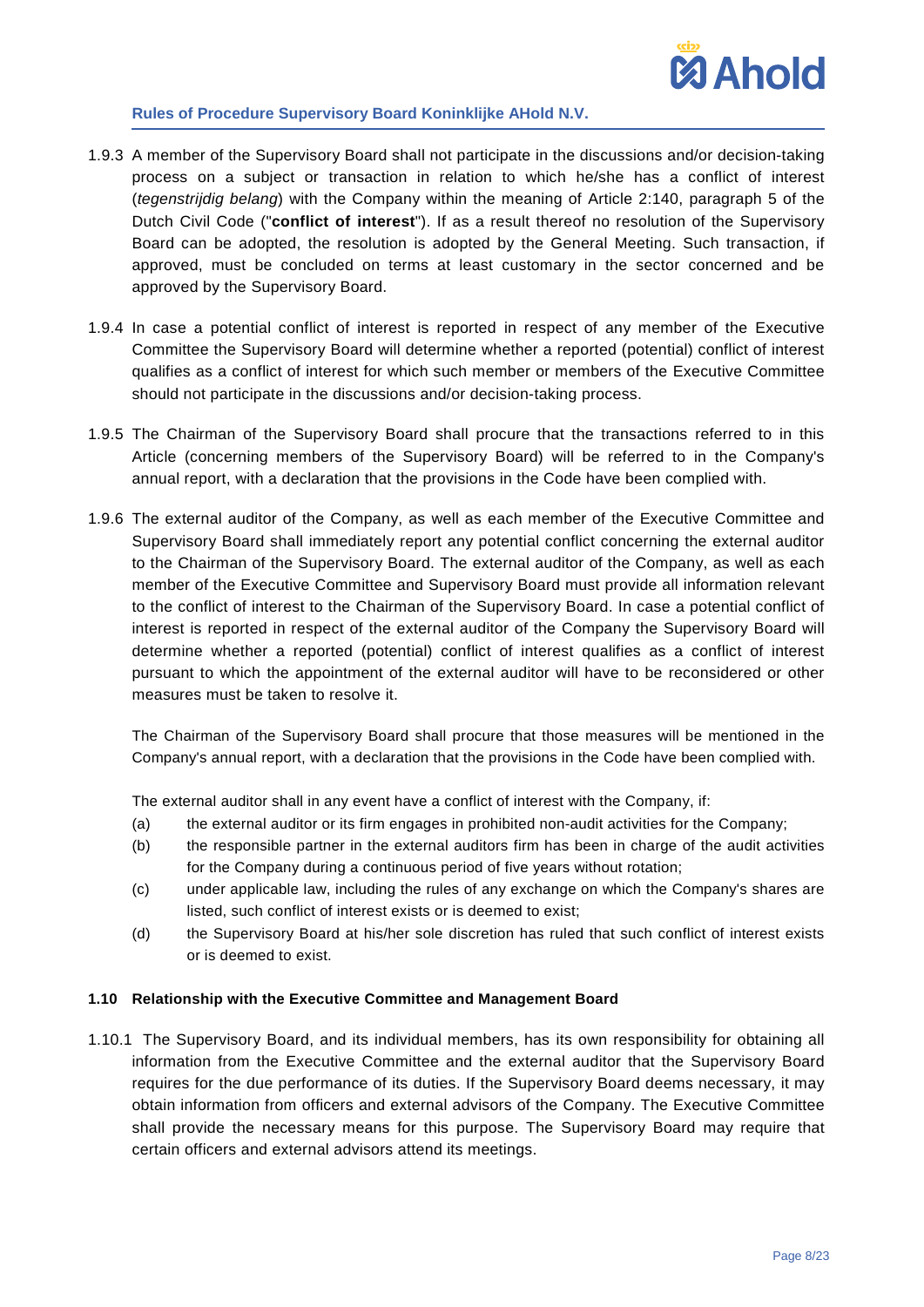

- 1.10.2 The Executive Committee shall timely provide the Supervisory Board with information (if possible, in writing) on all facts and developments concerning the Company which the Supervisory Board may need to function as required and to properly carry out its duties.
- 1.10.3 If a member of the Supervisory Board should receive information or indications relevant to the Supervisory Board in the proper performance of its supervisory and advisory tasks (from a source other than the Executive Committee or Supervisory Board), he shall make this information available to the Chairman as soon as possible. The Chairman of the Supervisory Board shall subsequently inform the entire Supervisory Board.
- 1.10.4 Notwithstanding Article [1.8.2,](#page-5-2) all members of the Management Board will attend each Supervisory Board meeting. Notwithstanding Article [1.8.2,](#page-5-2) the chairman of the Executive Committee shall determine, in consultation with and subject to the approval of the Chairman, which other members of the Executive Committee will attend a specific Supervisory Board meeting.
- 1.10.5 If a takeover bid for the Company's shares or depositary receipts of the Company's shares is in the process of being prepared, the Executive Committee shall ensure that the Supervisory Board is closely involved in the takeover process in a timely fashion. Furthermore, if the Executive Committee receives a request from a competing bidder to inspect the Company's records, the Executive Committee shall discuss this request with the Supervisory Board without delay.

### **1.11 Relationship with the shareholders**

- 1.11.1 The members of the Management Board and the members of the Supervisory Board shall attend General Meetings, unless they are prevented from attending on serious grounds. In conformity with the Articles of Association, the Chairman shall, as a general rule, chair General Meetings, and shall decide on the contents of resolutions. The ruling pronounced by the Chairman in respect of the outcome of a vote in a General Meeting shall be decisive subject to the provisions of Article 2:13 of the Dutch Civil Code.
- 1.11.2 The Supervisory Board shall provide the General Meeting with any information it may require concerning an item on the agenda, unless important interests (*zwaarwegende belangen*) of the Company or any law, rules or regulations applicable to the Company prevent it from doing so. The Supervisory Board shall specify the reasons for invoking such important interests.
- 1.11.3 The Supervisory Board shall inform the shareholders by means of explanatory notes to the agenda of all facts and circumstances relevant to the matters included in the agenda.

### **1.12 Self-evaluation**

At least once a year, in a self-evaluation the Supervisory Board shall discuss:

- (a) the functioning of the Supervisory Board, the separate committees, and its individual members, and the conclusions to be drawn on the basis thereof;
- (b) the desired profile, composition and competence of the Supervisory Board;
- (c) the functioning of the Executive Committee and its individual members and the conclusions to be drawn on the basis thereof;
- (d) the evaluation of the induction, education and training program as referred to in Article [1.7.](#page-4-0)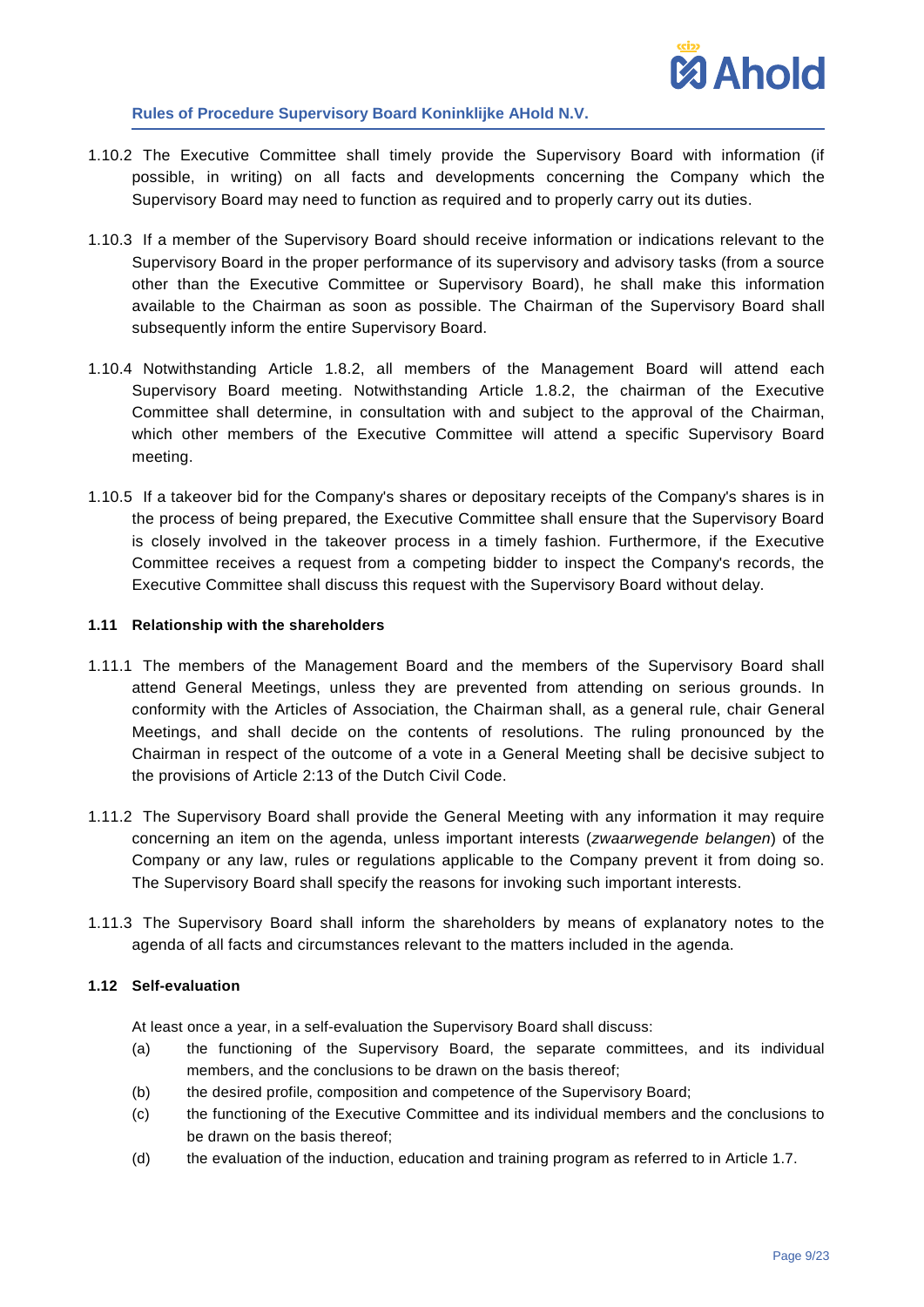

The report of the Supervisory Board shall state how the evaluation of the functioning of the Supervisory Board, the separate committees and the individual Supervisory Board members has been carried out.

### **1.13 Holding and trading securities**

- 1.13.1 Should any member of the Supervisory Board hold securities in the Company, this will be for the purpose of long-term investment; members of the Supervisory Board will refrain from short-term transactions in securities in the Company.
- 1.13.2 With respect to securities in the Company, members of Supervisory Board are bound to the Koninklijke Ahold N.V. Policy on inside information and securities trading and must at all times comply with all Dutch and foreign statutory provisions and regulations, including applicable notification requirements, applicable to the ownership of and transactions related to securities in the Company.

### **1.14 Status and contents of the Rules of Procedure**

- 1.14.1 These Rules of Procedure are established pursuant to Article 22.10 of the Articles of Association. These Rules of Procedure are complementary to the rules and regulations (from time to time) applicable to the Supervisory Board under Dutch law and the Articles of Association.
- <span id="page-9-1"></span>1.14.2 Where these Rules of Procedure are inconsistent with Dutch law or the Articles of Association, Dutch law or the Articles of Association, as the case may be, shall prevail. Where these Rules of Procedure conform to the Articles of Association but are inconsistent with Dutch law, the latter shall prevail. If one or more provisions of these Rules of Procedure are or become invalid, this shall not affect the validity of the remaining provisions. The Supervisory Board shall replace the invalid provisions by those which are valid and the effect of which, given the contents and purpose of these Rules of Procedure, is to the greatest extent possible similar to that of the invalid provisions.
- 1.14.3 These following schedules are attached to, and form an integral part of, these Rules of Procedure:

| Schedule 1 | The profile of the Supervisory Board's scope and composition |
|------------|--------------------------------------------------------------|
| Schedule 2 | The resignation rota for members of the Supervisory Board    |

- <span id="page-9-0"></span>1.14.4 In its resolution adopted on February 25, 2014, the Supervisory Board unanimously declared that:
	- (e) it will comply with and be bound by the obligations arising from these Rules of Procedure;
	- (f) it will cause newly appointed members of the Supervisory Board to issue a declaration as referred to in subparagraph [\(a\).](#page-9-0)

1.14.5 On March 13, 2014 all members of the Executive Committee declared that:

(g) they will comply with and be bound by the obligations arising from these Rules of Procedure to the extent that they apply to the Executive Committee and its members;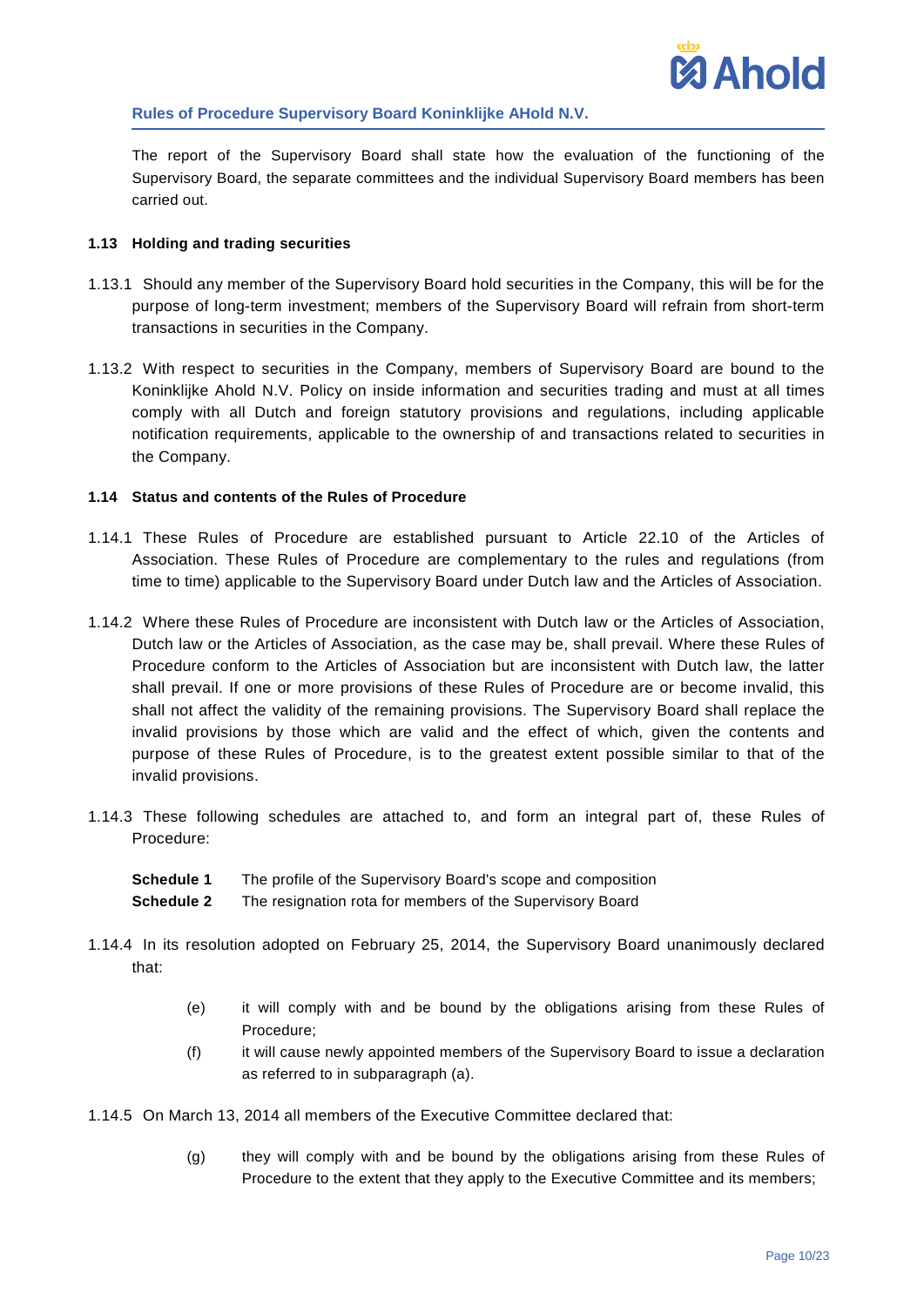

(h) they will cause newly appointed members of the Executive Committee to issue a declaration as referred to in subparagraph [\(a\).](#page-9-0)

### **1.15 Confidentiality**

Members of the Supervisory Board shall treat all information and documentation acquired within the framework of their membership with the necessary discretion and, in the case of classified information, with the appropriate secrecy. Classified information shall not be disclosed outside the Supervisory Board or Executive Committee, made public or otherwise made available to third parties, even after resignation from the Supervisory Board, unless it has been made public by the Company or it has been established that the information is already in the public domain.

### **1.16 Amendment**

Without prejudice to the provisions of Article [1.14.2,](#page-9-1) these Rules of Procedure, including the committee charters, may be amended by a resolution of the Supervisory Board to that effect. Such resolutions shall be referred to in the Supervisory Board's report in the annual report.

### **1.17 Governing law**

These Rules of Procedure shall be governed by and construed in accordance with the law of the **Netherlands** 

### <span id="page-10-0"></span>**2 Chapter 2: Charter of the Audit Committee**

### **2.1 Responsibilities**

- 2.1.1 The Audit Committee shall assist the Supervisory Board in fulfilling its oversight responsibilities for the integrity of the Company's financial statements, the financial reporting process, the system of internal business controls and risk management, the internal and external audit process, the internal and external auditor's qualifications, independence and performance as well as the Company's process for monitoring compliance with laws and regulations and any code applicable to the Company. In addition, the Audit Committee shall assist the Supervisory Board in its oversight responsibilities for the financing of the Company and the application of its informationand communication technology. The Audit Committee shall report its findings to the Supervisory Board. The Audit Committee shall periodically call meetings with the Executive Committee, the Company's internal auditors and its external auditors.
- 2.1.2 The Audit Committee shall review the Company's annual and interim financial statements to be disclosed, including press releases announcing financial or operating results related to or derived from such financial statements, the statement of the Supervisory Board to shareholders to be inserted in the Company's annual accounts and any financial information or earnings guidance to be provided to financial analysts or rating agencies, and analyze the fairness and adequacy of the contents and presentation of such statements or information. The Audit Committee shall report its findings to, and discuss such statements and information with, the Supervisory Board before these documents are signed by the Supervisory Board or issued by the Company. In performing these reviews and reporting its findings to the Supervisory Board, the Audit Committee shall devote special attention to: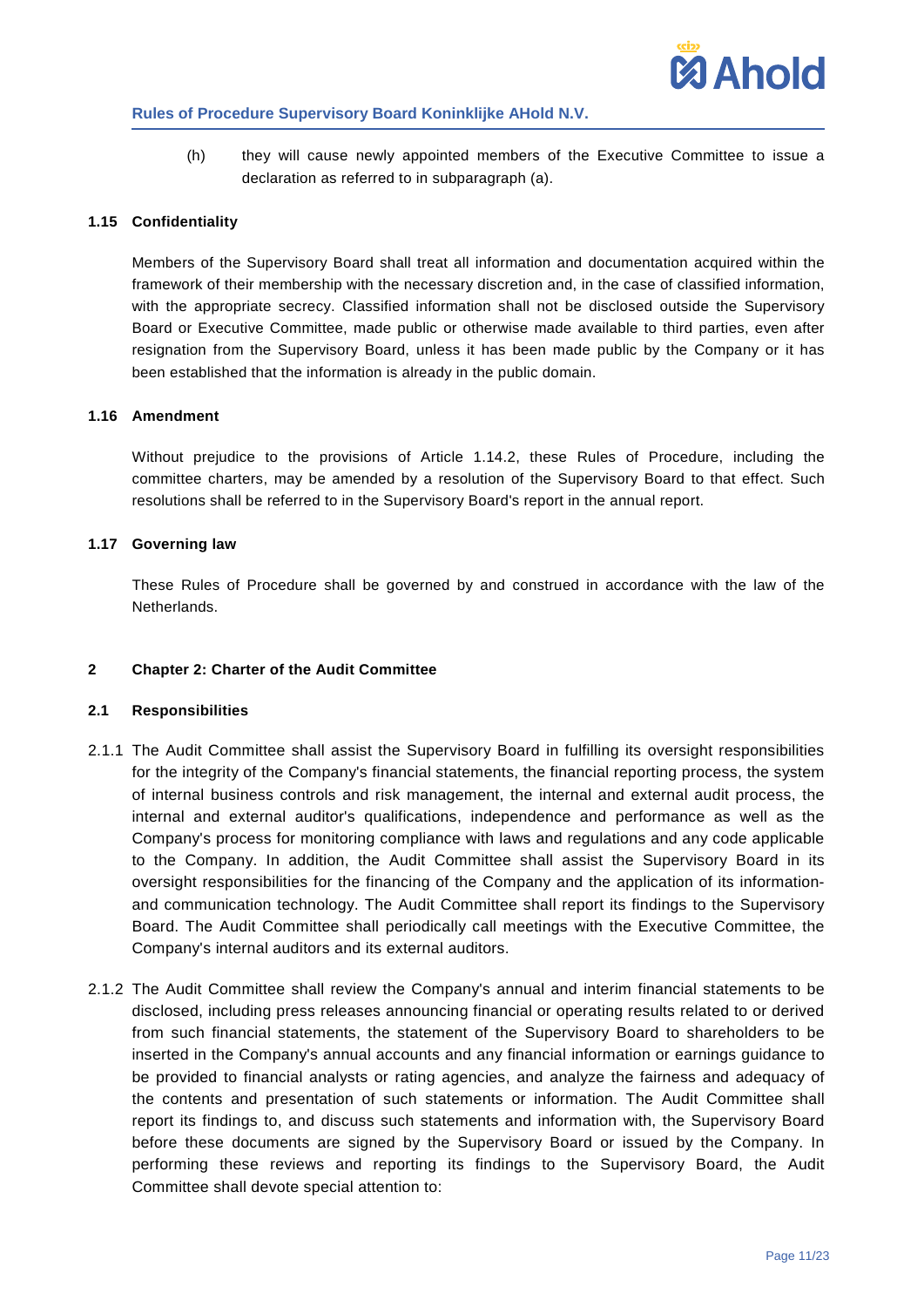

- (a) any changes in accounting policies and practices;
- (b) adjustments resulting from the internal or external audit, as the case may be, and any difficulties encountered during such audits;
- (c) the going concern assumption;
- (d) compliance with applicable accounting standards and consideration of announcements by professional accounting industry associations;
- (e) compliance with statutory and legal requirements and regulations related to the review, content or presentation of financial information and financial statements;
- (f) detection of fraud and illegal acts;
- (g) significant financial exposures in the area of treasury (such as currency risks, interest rate risks, derivatives and any other hedging strategies);
- (h) significant areas of judgment or accounting policies;
- (i) complex or unusual transactions or any "off balance sheet" arrangements, including certain guarantees, indemnification arrangements, or interests in unconsolidated or special purpose entities;
- (j) significant deviations between actual performance and planned performance;
- (k) the overall quality of the earnings;
- (l) alternative accounting policies and treatments discussed between the external auditors and the Executive Committee or the Audit Committee;
- (m) significant changes in financial statement presentation;
- (n) development of relevant financial ratios and changes in the Company's presentation of certain financial information;
- (o) reports of rating agencies;
- (p) the Executive Committee's basis for and analysis of any projections or discussions of expected future results;
- (q) significant operational risks;
- (r) recommendations and comments from the external and internal auditors.
- 2.1.3 The Audit Committee shall review non-financial information to be provided in the annual and interim reports, including the Company's disclosures analyzing the financial performance of the Company, before release and consider the accuracy and completeness of the information in consultation with the Company's external auditors and advisors.
- 2.1.4 The Audit Committee shall discuss, as appropriate, analyses prepared by or correspondence between management and/or the external auditor setting forth significant (annual and interim) financial reporting issues and judgments made in connection with the preparation of the financial statements.
- 2.1.5 The Audit Committee shall review all matters required to be communicated to the Supervisory Board and the Executive Committee by the external auditor under generally accepted auditing standards.
- 2.1.6 With regard to internal audit, the Audit Committee shall:
	- (a) review annually the internal audit charter, audit plan, audit scope and its coverage in relation to the scope of the external audit, staffing, independence and organizational structure of the internal audit function;
	- (b) review and approve any significant subsequent changes in the audit plan;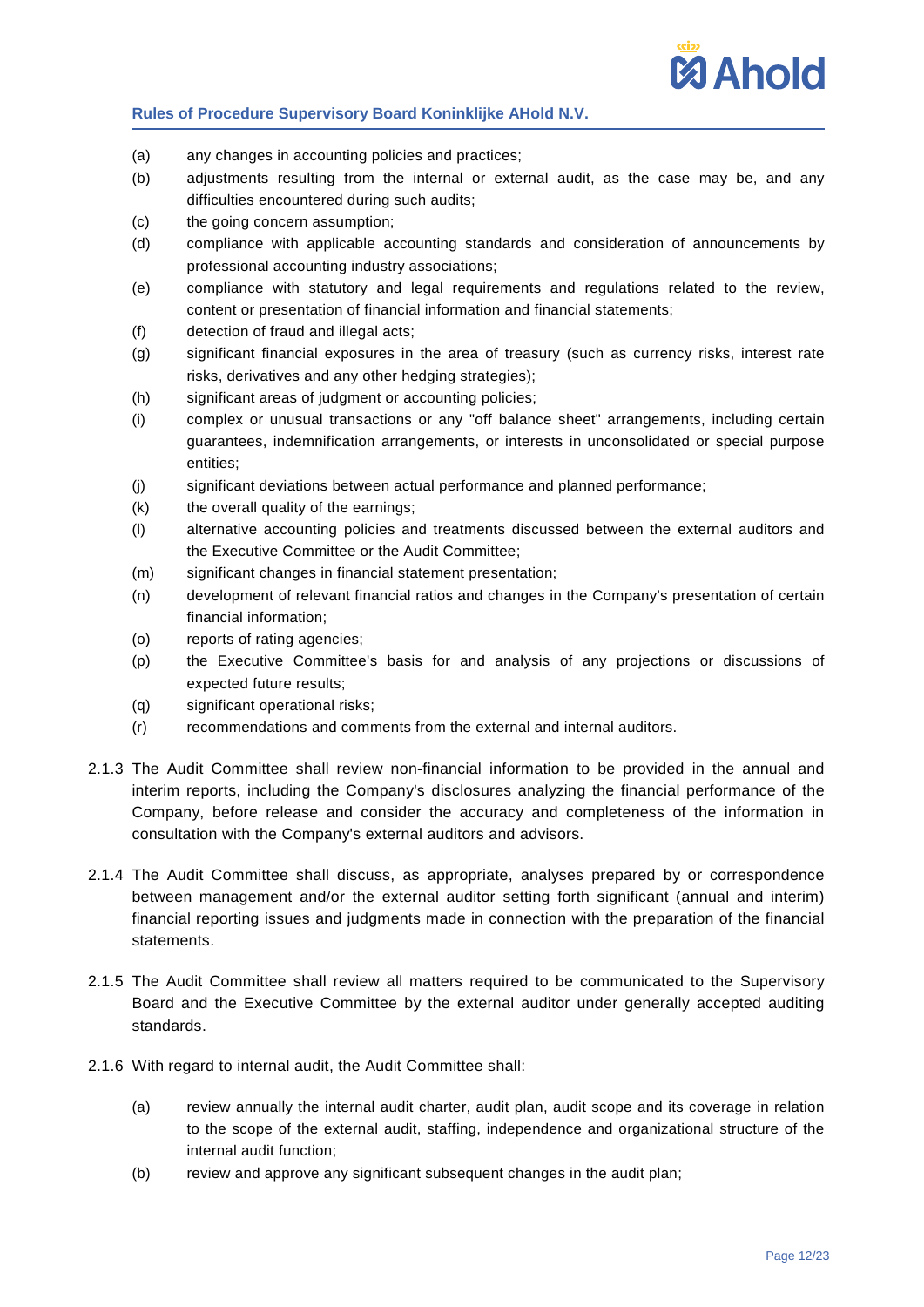

- (c) ensure there are no unjustified restrictions or limitations on, and review and concur in the appointment, replacement or dismissal of, the internal auditor;
- (d) review annually the effectiveness of the internal audit function;
- (e) discuss with the internal auditor his year-end report and report on internal control and report to the Supervisory Board thereon.
- 2.1.7 With regard to the external audit and in preparation of final resolutions to be taken by the Supervisory Board, the Audit Committee shall:
	- (a) review annually the external auditors' proposed audit scope, approach and fees, including the co-ordination efforts with the internal audit;
	- (b) formally evaluate, on at least an annual basis, the external auditor's independence, document its positions on this matter and address any changes to the Company's policy on auditor independence as needed. The Audit Committee will annually obtain and review a report from the external auditor confirming its independence in writing. This confirmation should be duly substantiated and cover all aspects concerning independence, including a description of the external auditor's internal quality- control and information gathering and tracking procedures, related review procedures/findings thereof and conflicts with the Company's policy on auditor independence, if any. This report shall also address any material issues raised by the external auditor's internal quality-control review or by any governmental or professional authority within the past five years with respect to any audit carried out by the external auditors and any steps taken to deal with any such issues;
	- (c) assess the performance of the external auditor against measurable criteria and regularly advise the Supervisory Board on the (re)appointment of the external auditor and the rotation of the lead audit partner;
	- (d) pre-approve all audit and permitted non-audit services provided by the external auditor in conformity with the Company's policy on auditor independence and pursuant to applicable law;
	- (e) approve changes on the Company's policy on auditor independence;
	- (f) establish policies regarding the Company's hiring of any current or former employee of the external auditor;
	- (g) discuss with the external auditor its year-end report and report on internal control and advise the Supervisory Board thereon;
	- (h) discuss with the external auditor all critical accounting policies, all alternative treatments of financial information discussed with management, ramifications of such alternatives and the treatment preferred by the external auditor;
	- (i) take all other actions with respect to the Company's relationship with its external auditors that may be required by applicable law;
	- (j) act as the primary point of contact for the external auditors, in the event the external auditors find any irregularities in the financial reporting by the Company.

The Audit Committee shall determine how the external auditor should be involved in the content and publication of financial reports of the Company other than the financial statements.

- 2.1.8 The internal auditor shall have access to the external auditor and to the Chairman of the Audit Committee.
- 2.1.9 The Audit Committee shall periodically discuss the Company's policy on business control and the Company's major areas of risk and methods of risk assessment and management with the Executive Committee.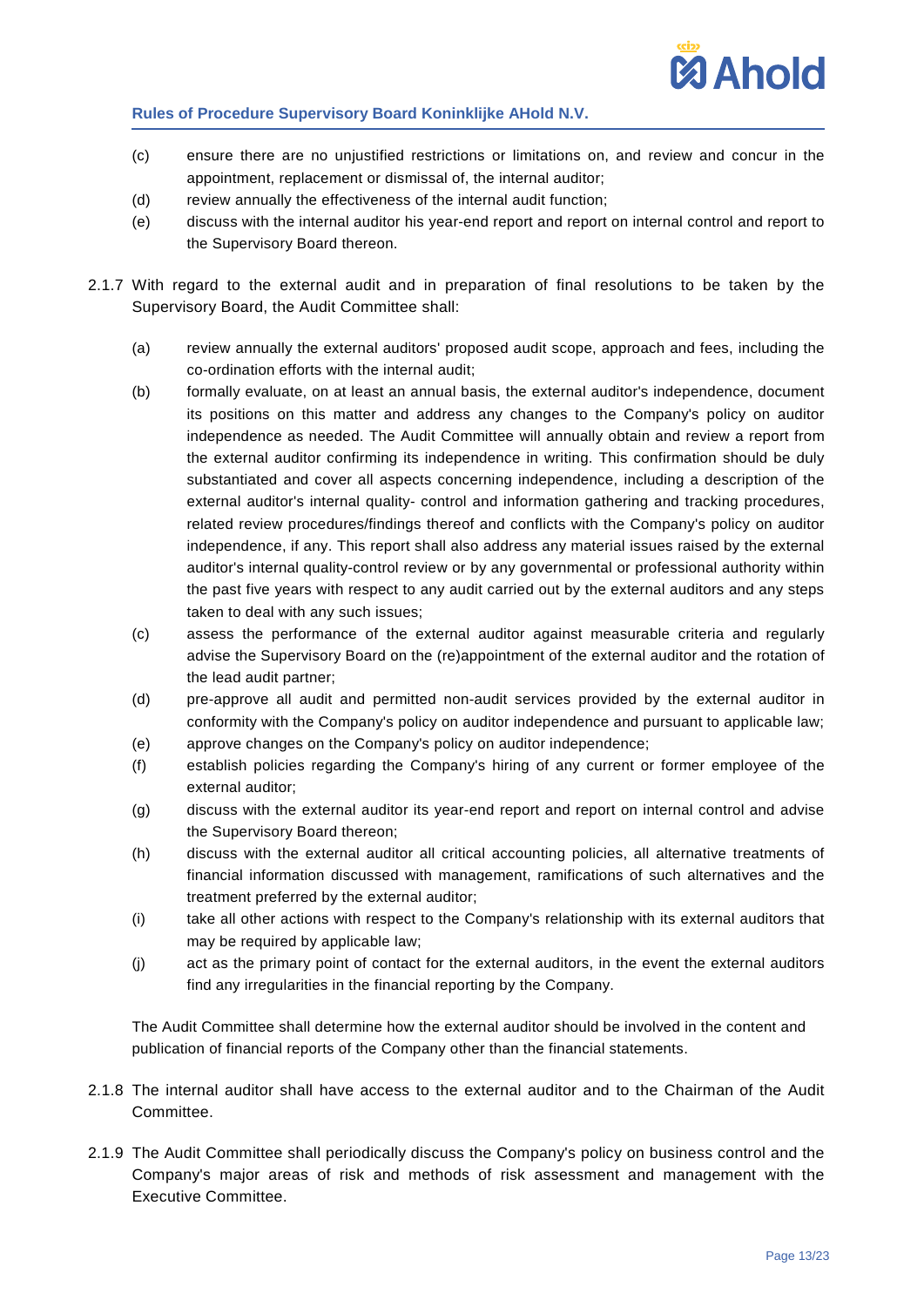

- 2.1.10 The Audit Committee will periodically review the effectiveness and the results of the Executive Committee's procedures regarding investigation and follow-up (including disciplinary action of any instances of non compliance). The Audit Committee will obtain regular updates from the CEO and CFO, the external and internal auditors and the chief legal officer regarding compliance matters and the effectiveness of the compliance programs.
- 2.1.11 The Audit Committee, in preparation of the resolutions to be taken by the Supervisory Board, shall provide all information and documents reasonably required by the Supervisory Board to fulfill its oversight responsibilities as referred to in this article, or as requested by the Supervisory Board.
- 2.1.12 The Audit Committee shall be delegated authority by the Supervisory Board only with respect to issues specifically specified in this charter or required by law and on any other issues as the Supervisory Board may specifically decide from time to time.
- 2.1.13 The Audit Committee is a committee of the members of the Supervisory Board who have specific tasks and powers with the duties of the Supervisory Board as a whole under Netherlands law. This charter is not intended to increase the liability or responsibility of the Company's Supervisory Board or any of its members. Neither this charter nor any activity of the Audit Committee shall release the Company's Executive Committee and the external auditors from their duties and responsibilities. In carrying out its function, the Audit Committee is not providing any expert or special assurance as to the Company's financial statements or compliance with laws and regulations, or any professional certification as to the external auditors work.

### **2.2 Constitution and composition**

- 2.2.1 The Audit Committee shall consist of at least three members and each member of the Audit Committee shall be a member of the Supervisory Board.
- 2.2.2 The members of the Audit Committee shall be appointed by the Supervisory Board in accordance with this charter and any other applicable requirements and, notwithstanding anything to the contrary in this charter, the membership of any member may be terminated at any time by the Supervisory Board.
- 2.2.3 The Supervisory Board shall appoint one of the members of the Audit Committee as chairman. The chairman shall be primarily responsible for the proper functioning of the Audit Committee. He/she shall act as the spokesman of the Audit Committee and shall be the main contact for the Supervisory Board.

# **2.3 Independence and expertise**

<span id="page-13-0"></span>2.3.1 Each member of the Audit Committee shall be independent within the meaning of Article [1.2.4](#page-1-2) at the time of appointment, reappointment and at any time while serving as a member of the Audit Committee.

In addition, each member shall comply at the time of his appointment or reappointment to the Audit Committee and at any time while serving as a member of the Audit Committee with the requirements regarding independence set forth in applicable law or in the applicable rules of any stock exchange on which securities issued by the Company have been listed and/or traded with the permission of the Company or in a code of conduct applicable to the Company.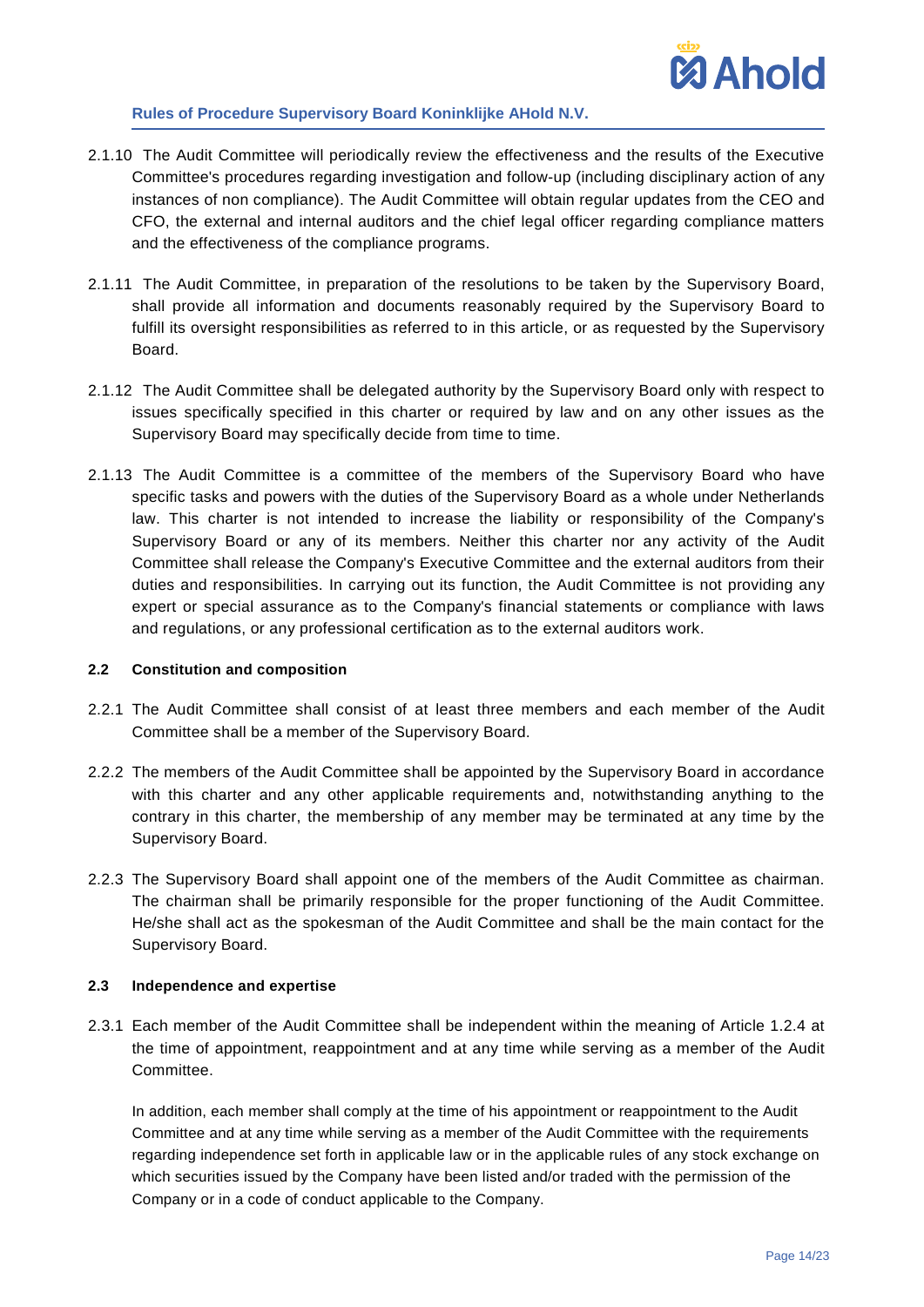- 2.3.2 In the event that a member of the Audit Committee is or becomes aware of any circumstance which may reasonably impair or affect his independence or the perception of his independence, he will inform the Audit Committee thereof promptly. The Audit Committee shall consult with the Supervisory Board in order to determine whether there is sufficient cause for resignation from, or termination of, the membership of the Audit Committee.
- 2.3.3 The Supervisory Board may grant to one member of the Audit Committee a specific exemption from the independence requirements to the extent that such exemption is compatible with the applicable laws or listing requirements referred to in Article [2.3.1](#page-13-0) and would not otherwise result in a breach of such requirements.
- <span id="page-14-0"></span>2.3.4 The Audit Committee shall have at least one member of the Audit Committee as an "Audit Committee financial expert", i.e. a person who has all of the following attributes:
	- (a) an understanding of financial statements and IFRS;
	- (b) an ability to assess the general application of such principles in connection with the accounting for estimates, accruals and reserves;
	- (c) experience preparing, auditing, analyzing or evaluating financial statements that present a breadth and level of complexity of accounting issues that are generally comparable to the breadth and complexity of issues that can reasonably be expected to be raised by the Company's financial statements, or experience actively supervising one or more persons engaged in such activities;
	- (d) an understanding of internal controls and procedures for financial reporting; and
	- (e) an understanding of Audit Committee functions.
- 2.3.5 The Supervisory Board shall determine on the basis of all available facts and circumstances which member, if any, of the Audit Committee qualifies as the "Audit Committee financial expert" and whether such person, in the sole determination of the Supervisory Board, meets all the requirements referred to in Article [2.3.4.](#page-14-0)
- 2.3.6 In the event that none of the members of the Audit Committee qualifies as "Audit Committee financial expert", this fact shall be disclosed by the Supervisory Board in its annual report together with the reasons therefore.
- 2.3.7 Each member of the Audit Committee shall be financially literate (or will become so within a reasonable time after the appointment as member of Audit Committee) and one member must have accounting or financial management expertise. The Audit Committee may conclude that any member that is an Audit Committee financial expert has the requisite accounting or financial management expertise referred to in the preceding sentence.

### **2.4 External auditors**

2.4.1 The Audit Committee shall recommend the external auditors to be proposed for shareholder approval in accordance with the Articles of Association. The Audit Committee shall further evaluate and, where appropriate, recommend the replacement of the external auditors. Preapproval by the Audit Committee shall be required with respect to the fees for all audit and permitted non-audit services to be performed by the external auditors as negotiated by the Executive Committee.

**MAhold**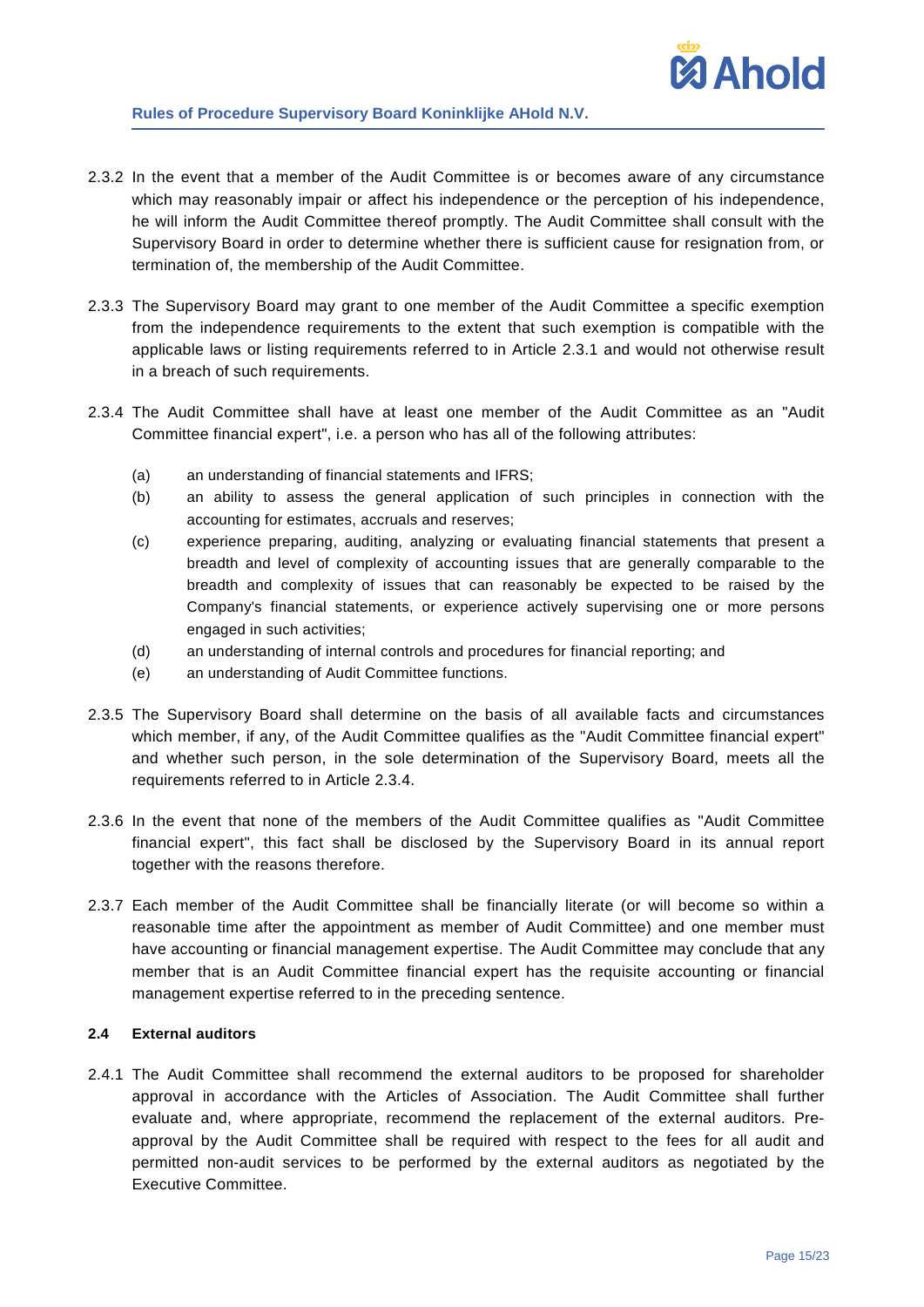2.4.2 The Audit Committee's pre-approval of any permitted non-audit services to be rendered by the external auditors must be obtained in advance of engaging the external auditors to render such services. The Audit Committee shall not approve the engagement of the external auditors to render non-audit services prohibited by applicable laws and regulations or that would compromise their independence.

The Audit Committee shall consider whether the provision of non-audit services is compatible with maintaining the external auditors independence, including, but not limited to, the nature and scope of the specific non-audit services to be performed and whether the audit process would require the external auditors to review any advice rendered by the external auditors in connection with the provision of non-audit services.

# **2.5 Meetings**

- 2.5.1 The Audit Committee shall meet at least four times per year in accordance with a schedule determined before each year and such meetings shall be scheduled before the scheduled publication of the annual and quarterly results of the Company. In addition, the Audit Committee shall meet at times that, in the judgment of the chairman of the Audit Committee or a majority of the members of the Audit Committee, a meeting is required or desirable. The chairman of the Supervisory Board, the chairman of the Executive Committee, the external auditors and the internal auditor may request the chairman of the Audit Committee to call a meeting of the Audit Committee. At least one half of the members of the Audit Committee must be present, in person or by telephone, in order for an official, authorized act of the Audit Committee to be taken.
- 2.5.2 The Audit Committee may be assisted by the Company Secretary. The Company Secretary will keep minutes of each meeting of the Audit Committee. The minutes of each meeting shall be approved by the Audit Committee in its first meeting following the relevant meeting. If circumstances so require, the minutes of a meeting may be certified by the chairman of the Audit Committee and the Company Secretary before the formal approval by the Audit Committee. A copy of the minutes of each meeting of the Audit Committee as approved shall be circulated to the others members of the Supervisory Board.
- 2.5.3 No one other than the Audit Committee's chairman, members and Company Secretary is entitled to be present at a meeting of the Audit Committee, unless otherwise decided by the chairman or a majority of the members of the Audit Committee. The CEO, the CFO, the Chief Corporate Governance Counsel, the internal auditor and the external auditor shall be invited to attend meetings of the Audit Committee to the extent that their attendance is, in the opinion of the chairman of the Audit Committee or a majority of the members of the Audit Committee, required or appropriate for the performance of the task of the Audit Committee.
- 2.5.4 At least once per year the Audit Committee shall meet separately with each of the CEO, the CFO, the external auditor and the internal auditor of the Company and discuss all matters that the Audit Committee requests.
- 2.5.5 No later than on the fourth day before any meeting of the Audit Committee, the agenda of the meeting will be sent by the secretary of the Audit Committee in consultation with the chairman of the Audit Committee to the members together with the relevant documents. In urgent matters, the chairman may determine that agenda-items and/or documents may be submitted to the members

**Mahold**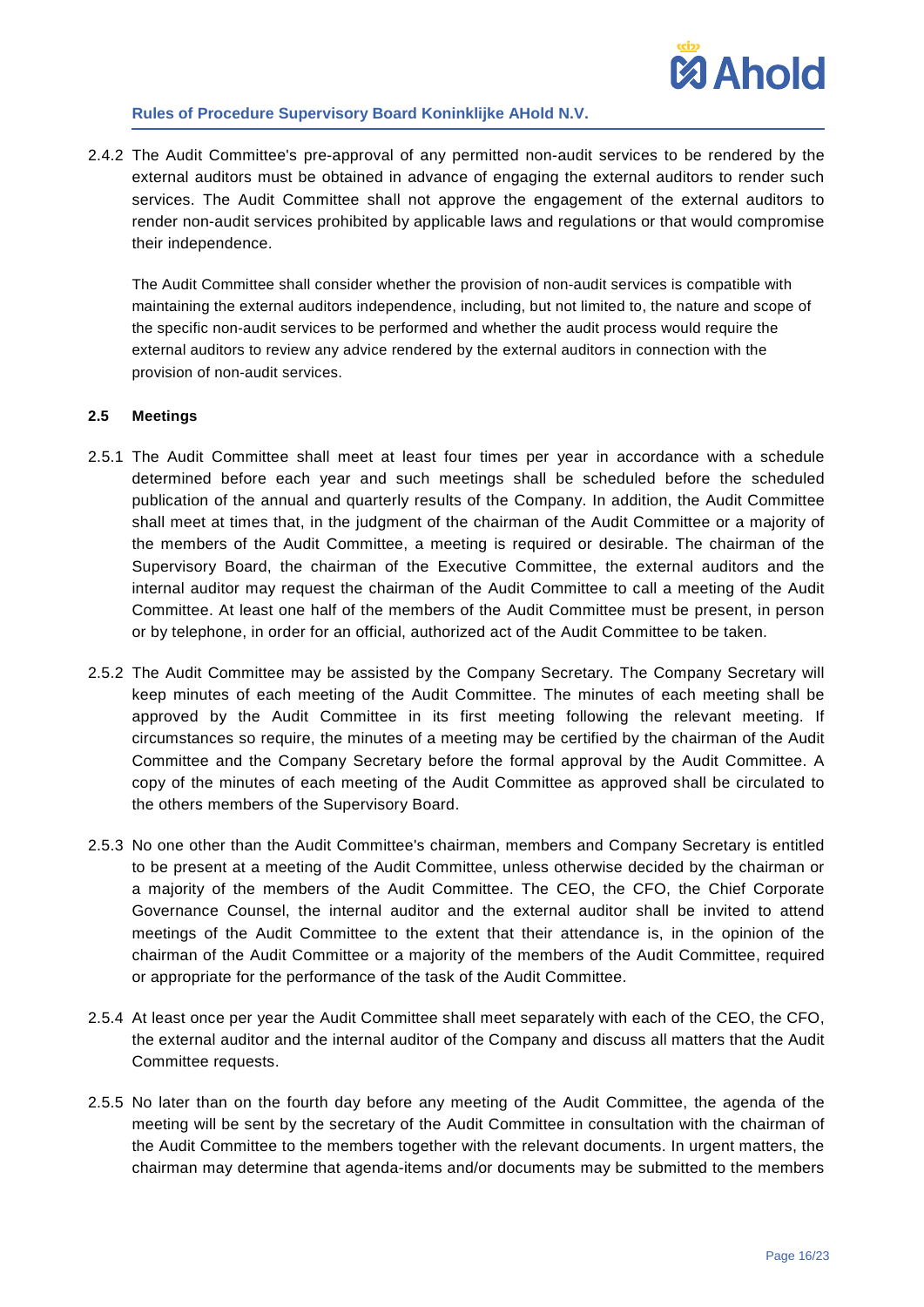

of the Audit Committee after the day referred to in the previous sentence but prior to or at the meeting.

2.5.6 The minutes of the Audit Committee will be sent to the members of the Supervisory Board after their approval or, if circumstances so require, their certification.

### **2.6 Fees**

No member of the Audit Committee shall accept any consulting, advisory or other compensatory fee from the Company either directly or indirectly, such as through a spouse or an entity in which the member is a partner, member or principal, unless the Supervisory Board has determined that an affiliation with such entity does not affect the independence of the relevant member.

#### **2.7 Appointment of experts**

The Audit Committee may in its sole discretion appoint independent counsel and other advisors, as it determines necessary to carry out its duties.

#### **2.8 Investigations**

The Audit Committee may in its sole discretion carry out any investigation which it determines to be necessary or desirable to carry out its duties and may inspect or cause to be inspected any books and records (whether in written or electronic form) of the Company.

#### **2.9 Expenses**

Any and all expenses incurred by the Audit Committee, by any outside counsel or other advisors appointed by the Audit Committee and any and all costs and expenses in connection with any investigation conducted by the Audit Committee shall be borne by the Company.

### <span id="page-16-0"></span>**3 Chapter 3: Charter of the Selection and Appointment Committee**

#### **3.1 Responsibilities**

- 3.1.1 Notwithstanding Article [1.5.1,](#page-4-1) the Selection and Appointment Committee shall be responsible for advising the Supervisory Board in relation to any if the responsibilities and proposed resolutions as referred to in Article [3.1.2.](#page-16-1)
- <span id="page-16-1"></span>3.1.2 The responsibilities of the Selection and Appointment Committee shall include:
	- (a) preparing the selection criteria and appointment procedures for members of the Company's Supervisory Board and the Executive Committee;
	- (b) periodically evaluating the scope and composition of the Executive Committee and Supervisory Board, and proposing the profile of the Supervisory Board in relation thereto;
	- (c) periodically evaluating the functioning of individual members of the Executive Committee and Supervisory Board and reporting the results thereof to the Supervisory Board;
	- (d) proposing the (re-)appointments of members of the Company's Executive Committee and Supervisory Board;
	- (e) supervising the policy of the Executive Committee in relation to the selection and appointment criteria for senior management;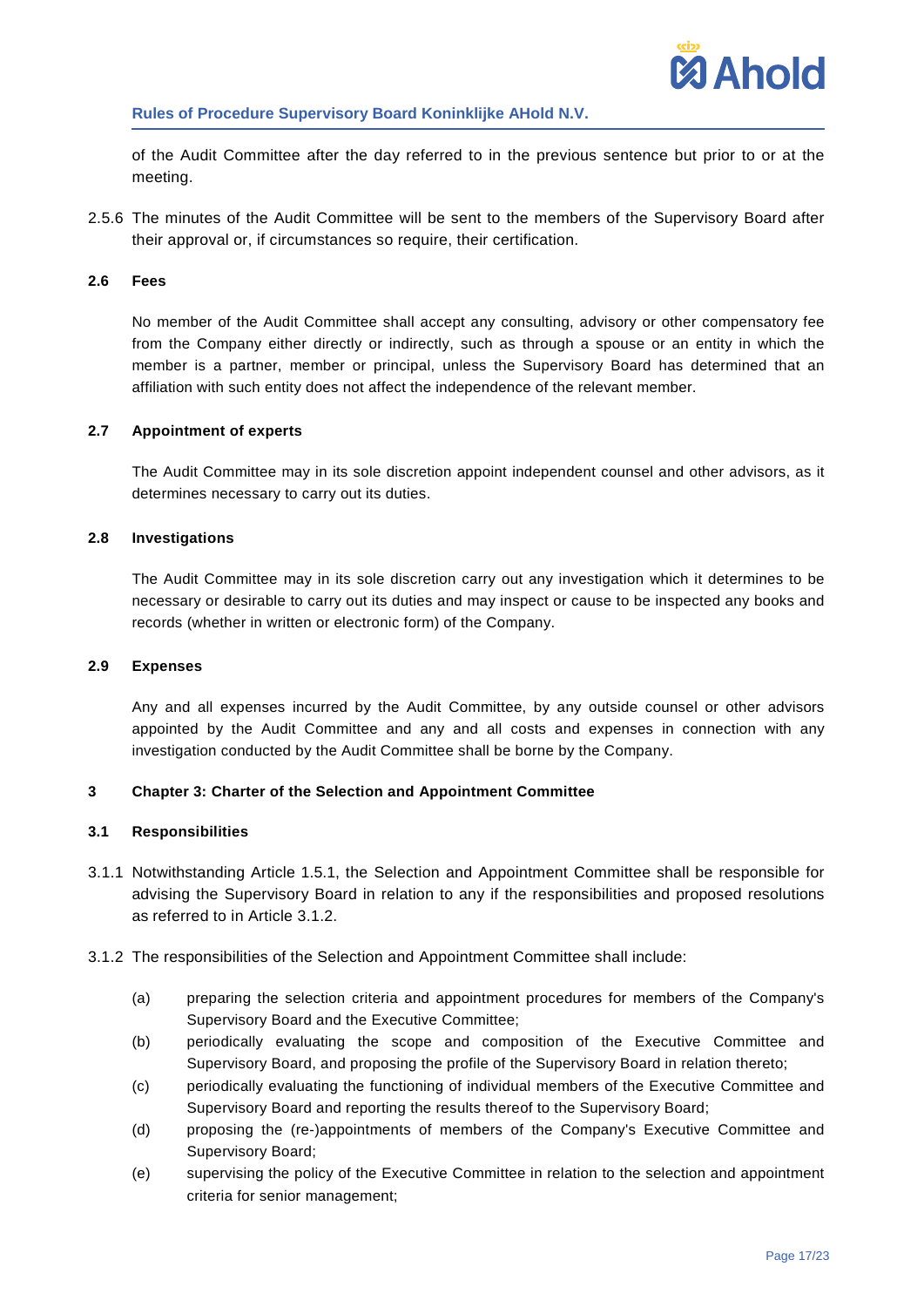

- (f) periodically evaluating the Company's corporate governance and reporting the results thereof to the Supervisory Board.
- 3.1.3 The Selection and Appointment Committee shall prepare and publish a report of its deliberations and findings.

### <span id="page-17-0"></span>**3.2 Constitution, composition, expertise and independence**

- 3.2.1 The Selection and Appointment Committee shall consist of at least three members. Each member of the Selection and Appointment Committee shall be a member of the Supervisory Board.
- 3.2.2 The members of the Selection and Appointment Committee shall be appointed by the Supervisory Board in accordance with this charter and any other applicable requirements and, notwithstanding anything to the contrary in this charter, the membership of any member may be terminated at any time by the Supervisory Board.
- 3.2.3 Without prejudice to Article [1.2.3,](#page-1-1) the following requirements must be observed in composing the Selection and Appointment Committee:
	- (a) all of its members must be independent within the meaning of Article [1.2.4,](#page-1-2) with the exception of no more than one member, provided such member shall not chair the Remuneration Committee;
	- (b) none of its members, with the exception of no more than one person, are (simultaneously) member of the managing board of any listed company other than the Company.

### **3.3 Chairman**

- 3.3.1 Subject to Article [3.2,](#page-17-0) the Supervisory Board shall appoint one of the committee members as chairman.
- 3.3.2 The chairman shall be primarily responsible for the proper functioning of the Selection and Appointment Committee. He/she shall act as the spokesperson of the Selection and Appointment Committee and shall be the main contact for the Supervisory Board.

### **3.4 Meetings**

- 3.4.1 The Selection and Appointment Committee will meet at least once a year and whenever one or more of its members have requested a meeting. Selection and appointment committee meetings are generally held at the offices of the Company, but may also take place elsewhere.
- 3.4.2 Members of the Executive Committee shall not be invited to participate in the meetings of the Selection and Appointment Committee, unless the Selection and Appointment Committee determines otherwise.
- 3.4.3 Notices convening a meeting and the agenda of items to be considered and discussed therein shall be dispatched at least four days before the meeting and sent to each member of the Selection and Appointment Committee.
- 3.4.4 The Selection and Appointment Committee shall be assisted by the Company Secretary. The Company Secretary will keep minutes of the meetings of the Selection and Appointment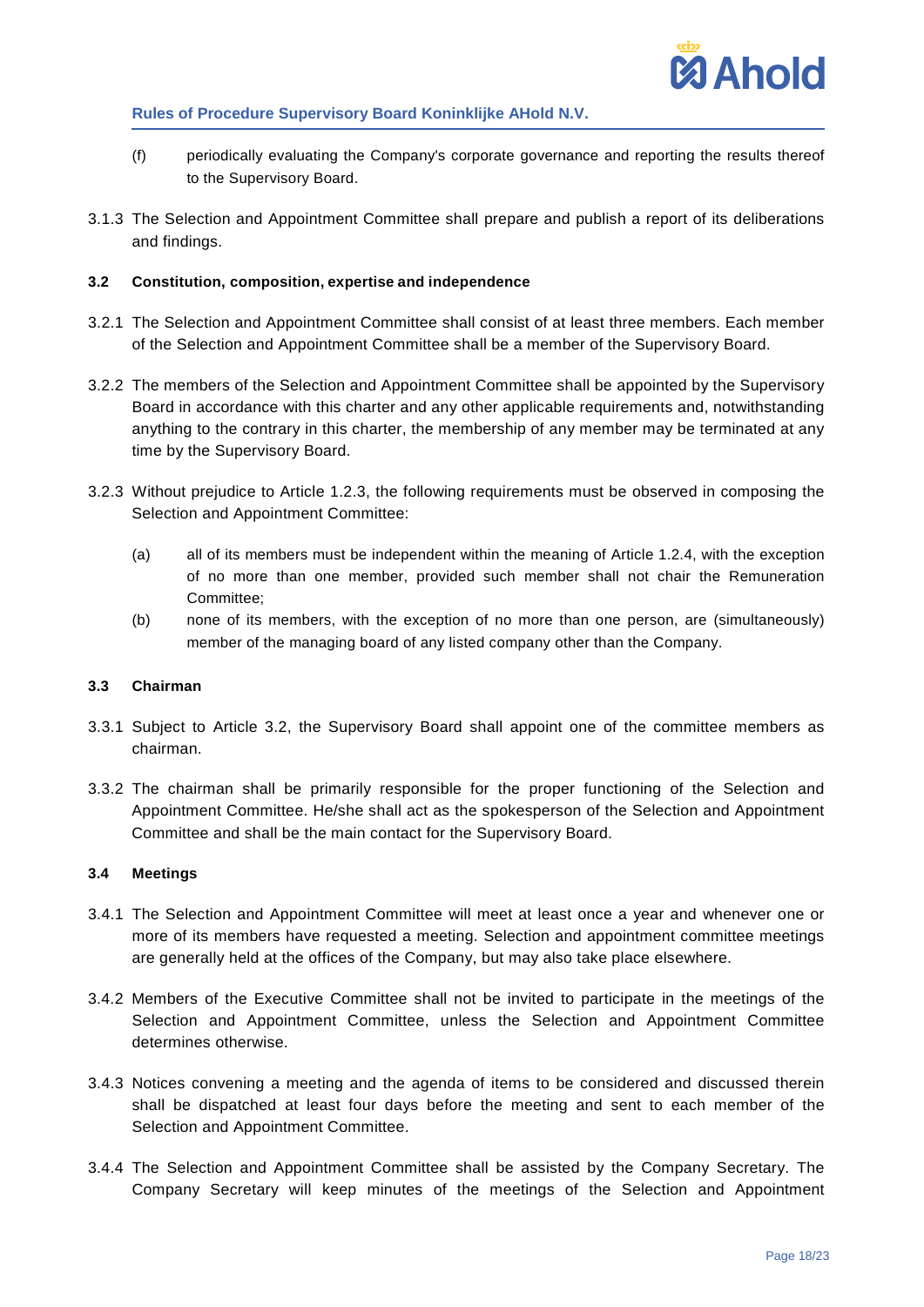

Committee. They shall generally be adopted in the next meeting of the Selection and Appointment Committee. If all members of the committee agree on the contents of the minutes they may be adopted earlier. The minutes shall be dispatched to all members of the Supervisory Board.

# <span id="page-18-0"></span>**4 Chapter 4: Charter of the Remuneration Committee**

### **4.1 Responsibilities**

- 4.1.1 Notwithstanding Article [1.5.1,](#page-4-1) the Remuneration Committee shall be responsible for advising the Supervisory Board in relation to any of the responsibilities and proposed resolutions as referred to in Article [4.1.2.](#page-18-1)
- <span id="page-18-1"></span>4.1.2 The responsibilities of the Remuneration Committee shall include:
	- (a) To analyze the possible outcomes of the variable remuneration components and how they may affect the remuneration of the Management Board members;
	- (b) To prepare proposals for the Supervisory Board concerning the remuneration policy to be adopted by the General Meeting;
	- (c) To prepare proposals for the Supervisory Board concerning the terms of employment and total compensation of the individual members of the Management Board, which proposal will in any event include: (i) the remuneration structure and (ii) the amount of the fixed remuneration, the number of shares and / or option rights, bonuses, pension rights, severance pay and other forms of compensation to be awarded;
	- (d) To prepare proposals for the Supervisory Board concerning the performance criteria and the application thereof for the individual members of the Management Board;
	- (e) To review the terms of remuneration proposed by the CEO for the members of the Executive Committee who are not also members of the Management Board;
	- (f) To review the terms of employment and total compensation of employees directly reporting to the Executive Committee and the total compensation of certain other specified employees, defined in consultation with the Executive Committee;
	- (g) To prepare proposals for the Supervisory Board concerning the approval of any compensation plans in the form of share or stock options;
	- (h) To ensure that the structure of Ahold compensation programs are in line with the Ahold strategy and support the growth and defined objectives;
	- (i) To ensure that the approved remuneration philosophy and programs are applied in a consistent way throughout the organization;
	- (j) To oversee the total cost of the approved compensation programs;
	- (k) To prepare and publish on an annual basis a report of its deliberations and findings;
	- (l) To appoint any consultant in respect of executive remuneration.

### **4.2 Information and independent advice**

- 4.2.1 The Remuneration Committee is authorized to seek any information that it requires from any employee and shall have unrestricted access to company documents and company information.
- 4.2.2 The Remuneration Committee is authorized to obtain outside legal or independent professional advice and secure the attendance of outsiders with relevant experience and expertise if it considers this necessary.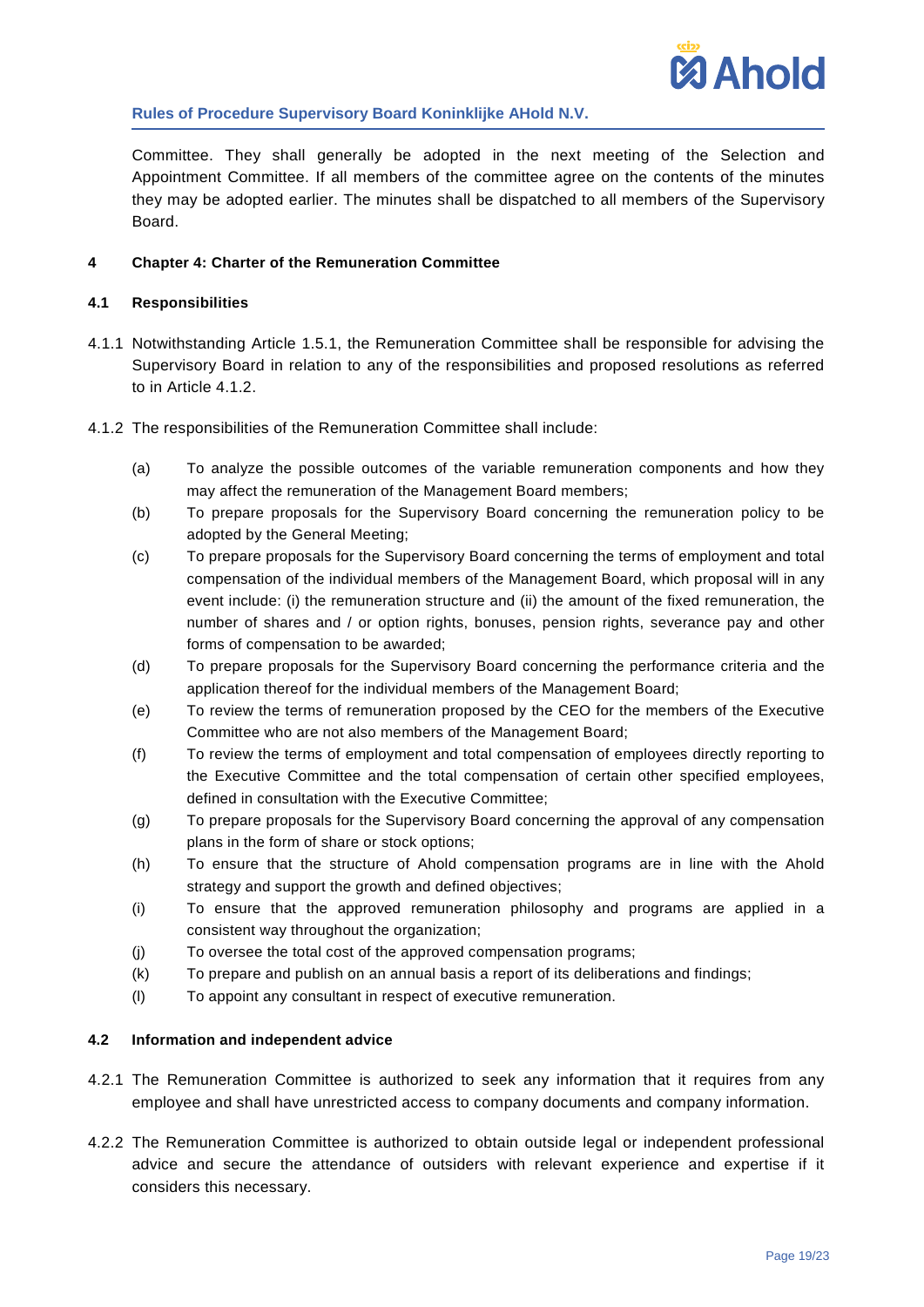

4.2.3 If the Remuneration Committee makes use of the services of a remuneration consultant in carrying out its duties, the consultant concerned should at any time be independent from - and shall not provide any advice to any of the members of - the Executive Committee. The consultant concerned may accept other assignments from the company only with the prior consent of the Remuneration Committee or the Supervisory Board. When the occasion arises, this does not prevent another consultant working from the same organization from accepting an assignment from the company, provided that there is sufficient assurance that the two individual consultants operate independently from each other.

### <span id="page-19-0"></span>**4.3 Constitution, composition, expertise and independence**

- 4.3.1 The Remuneration Committee shall consist of a minimum of three members. Each member of the Remuneration Committee shall be a member of the Supervisory Board.
- 4.3.2 The members of the Remuneration Committee shall be appointed by the Supervisory Board in accordance with this charter and any other applicable requirements and, notwithstanding anything to the contrary in this charter, the membership of any member may be terminated at any time by the Supervisory Board.
- 4.3.3 Without prejudice to other relevant Articles, the following requirements must be observed in composing the Remuneration Committee:
	- (a) all of its members must be independent within the meaning of Article [1.2.4,](#page-1-2) with the exception of no more than one member, provided such member shall not chair the Remuneration Committee;
	- (b) neither the Chairman of the Supervisory Board nor any of the Company's former members of the Executive Committee nor any member of the managing board of any listed company other than the company, may (simultaneously) be chairman of the Remuneration Committee;
	- (c) none of its members, with the exception of no more than one person, are (simultaneously) member of the managing board of any listed company other than the Company.

### **4.4 Chairman**

- 4.4.1 Subject to Article [4.3,](#page-19-0) the Supervisory Board shall appoint one of the committee members as chairman.
- 4.4.2 The chairman shall be primarily responsible for the proper functioning of the Remuneration Committee. He/she shall act as the spokesman of the Remuneration Committee and shall be the main contact for the Supervisory Board.

### **4.5 Meetings**

- 4.5.1 The Remuneration Committee shall hold at least two meetings per year and whenever one or more of its members request a meeting.
- 4.5.2 Remuneration committee meetings shall be convened by the member(s) requesting the meeting.
- 4.5.3 The Remuneration Committee will agree on an annual schedule of meetings and the principal items to be discussed at the meetings.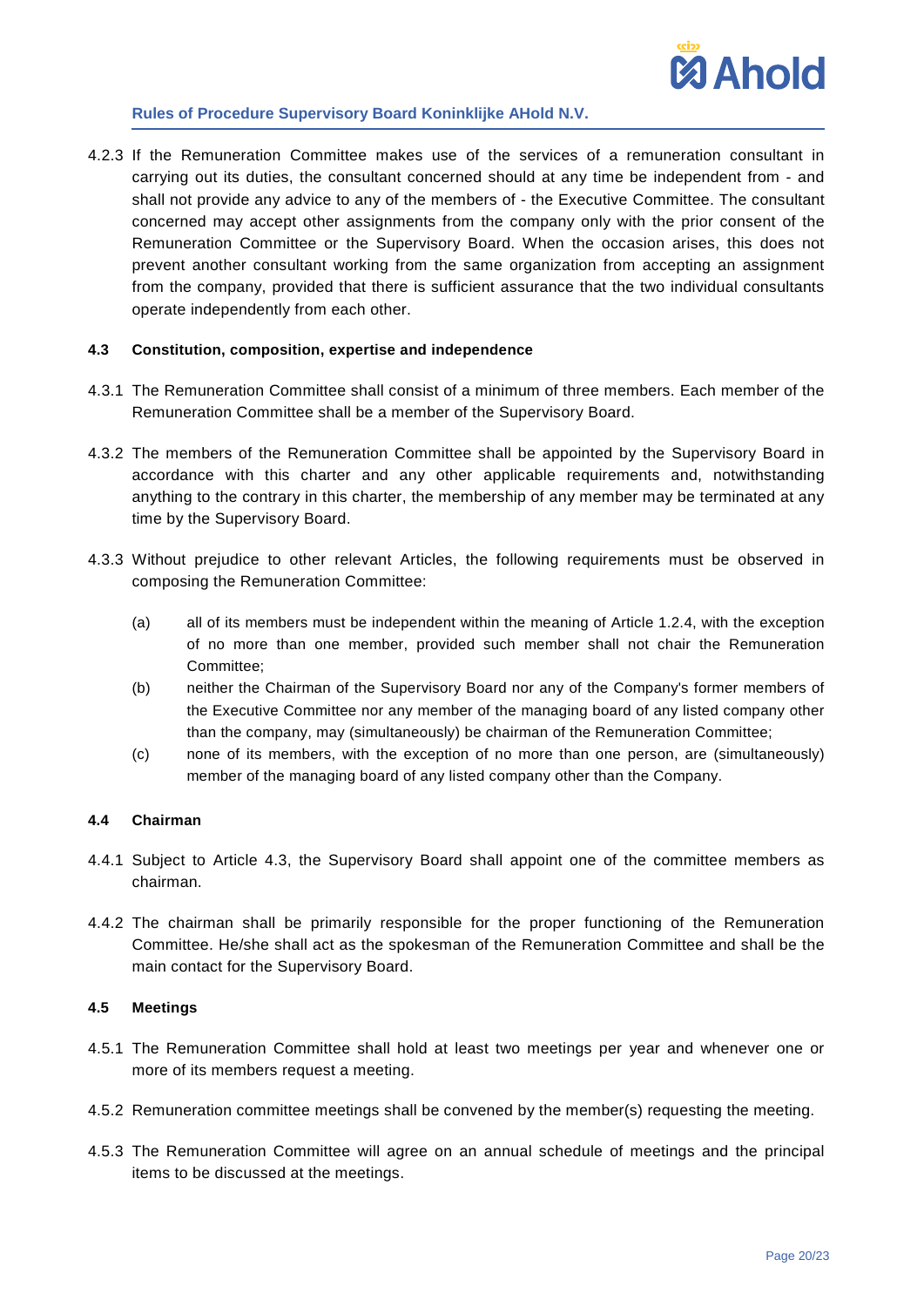

- 4.5.4 Remuneration committee meetings are generally held at the offices of the Company, but may also take place elsewhere.
- 4.5.5 The Remuneration Committee may invite the CEO, the Chief HR Officer and other officers to the meetings.
- 4.5.6 Notices convening a meeting and the agenda of items to be considered and discussed therein shall be dispatched at least four days before the meeting and sent to each member of the Remuneration Committee.
- 4.5.7 The Remuneration Committee shall be assisted by the Company Secretary. The Company Secretary will keep minutes of the meetings of the Remuneration Committee. They shall generally be adopted in the next meeting of the Remuneration Committee. If all members of the committee agree on the contents of the minutes they may be adopted earlier. The minutes shall be dispatched to all members of the Supervisory Board.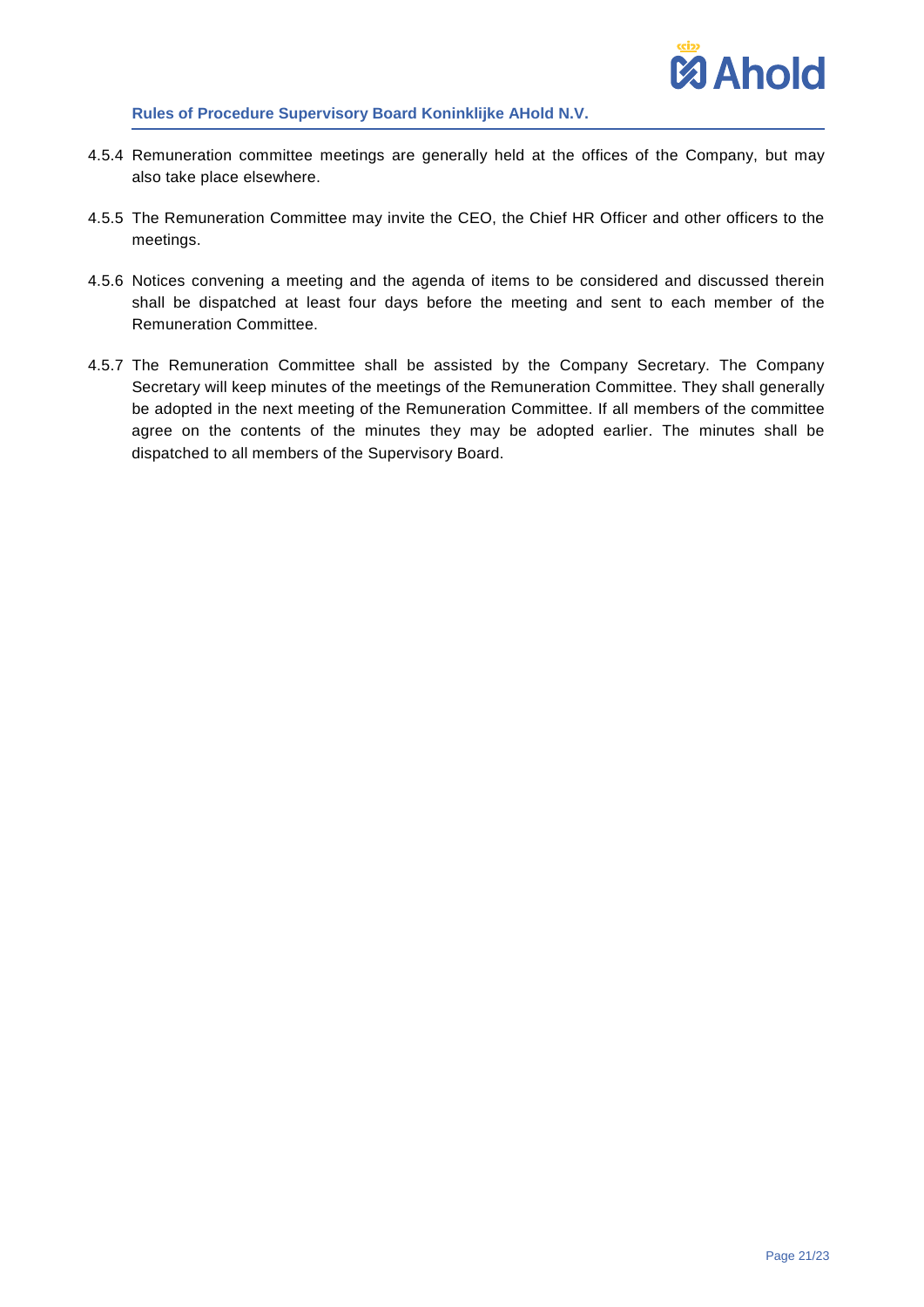

<span id="page-21-0"></span>**Schedule 1** The profile of the Supervisory Board's scope and composition